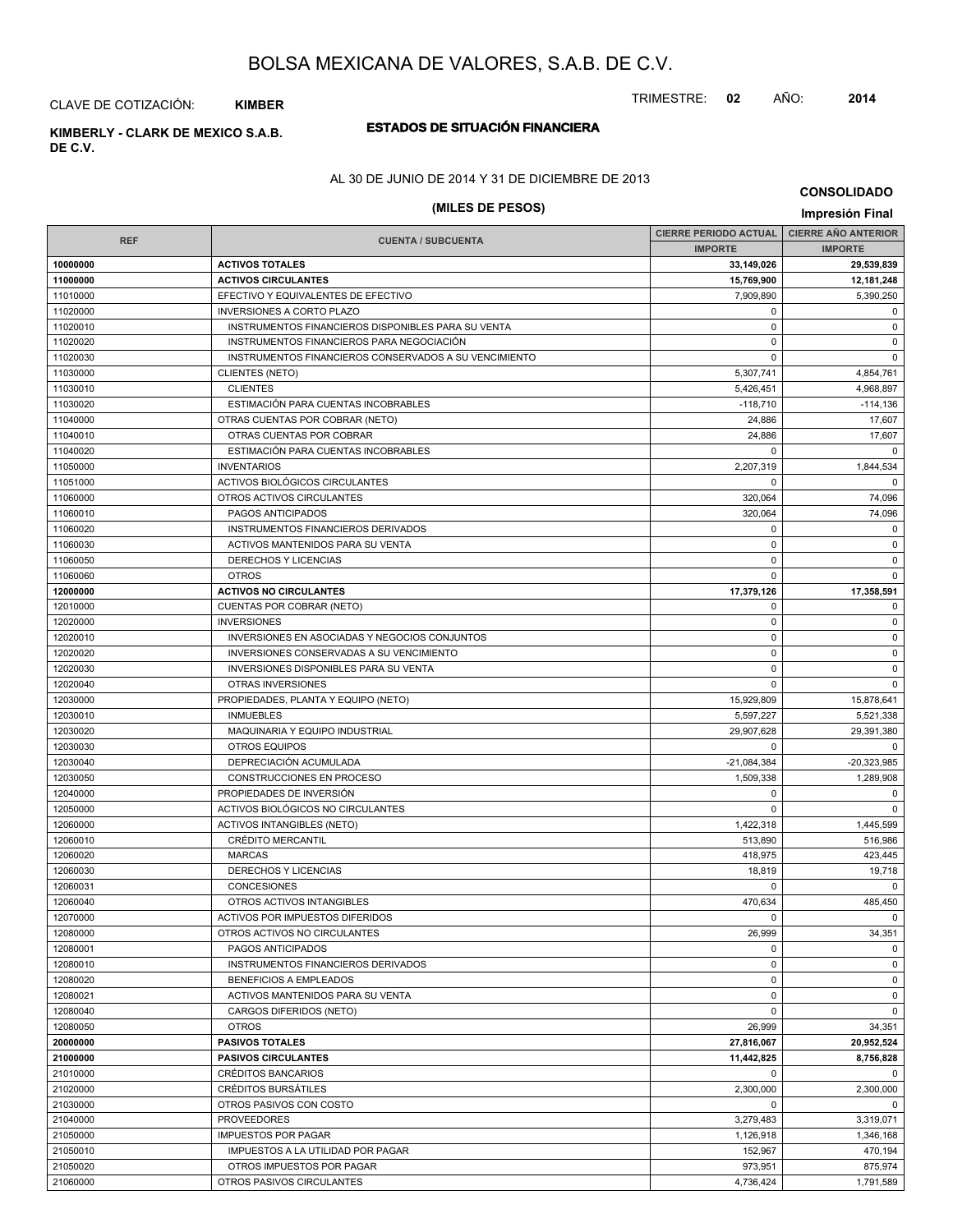TRIMESTRE: **02** AÑO: **2014**

CLAVE DE COTIZACIÓN: **KIMBER**

# **ESTADOS DE SITUACIÓN FINANCIERA KIMBERLY - CLARK DE MEXICO S.A.B.**

**DE C.V.**

# AL 30 DE JUNIO DE 2014 Y 31 DE DICIEMBRE DE 2013

# **(MILES DE PESOS) Impresión Final**

**CONSOLIDADO**

| <b>REF</b> |                                                                                          | <b>CIERRE PERIODO ACTUAL</b> | <b>CIERRE AÑO ANTERIOR</b> |  |
|------------|------------------------------------------------------------------------------------------|------------------------------|----------------------------|--|
|            | <b>CUENTA / SUBCUENTA</b>                                                                | <b>IMPORTE</b>               | <b>IMPORTE</b>             |  |
| 21060010   | <b>INTERESES POR PAGAR</b>                                                               | 128.190                      | 102,960                    |  |
| 21060020   | INSTRUMENTOS FINANCIEROS DERIVADOS                                                       | $\Omega$                     | $\Omega$                   |  |
| 21060030   | <b>INGRESOS DIFERIDOS</b>                                                                | $\Omega$                     | $\Omega$                   |  |
| 21060050   | BENEFICIOS A EMPLEADOS                                                                   | 783.323                      | 1,085,471                  |  |
| 21060060   | <b>PROVISIONES</b>                                                                       | 142,830                      | 184,243                    |  |
| 21060061   | PASIVOS RELACIONADOS CON ACTIVOS MANTENIDOS PARA SU VENTA CIRCULANTES                    | $\Omega$                     | $\Omega$                   |  |
| 21060080   | <b>OTROS</b>                                                                             | 3,682,081                    | 418,915                    |  |
| 22000000   | <b>PASIVOS NO CIRCULANTES</b>                                                            | 16,373,242                   | 12,195,696                 |  |
| 22010000   | <b>CRÉDITOS BANCARIOS</b>                                                                | $\Omega$                     | $\Omega$                   |  |
| 22020000   | <b>CRÉDITOS BURSÁTILES</b>                                                               | 14, 137, 767                 | 10,177,845                 |  |
| 22030000   | OTROS PASIVOS CON COSTO                                                                  | $\Omega$                     | $\Omega$                   |  |
| 22040000   | PASIVOS POR IMPUESTOS DIFERIDOS                                                          | 1,686,967                    | 1,712,747                  |  |
| 22050000   | OTROS PASIVOS NO CIRCULANTES                                                             | 548,508                      | 305,104                    |  |
| 22050010   | INSTRUMENTOS FINANCIEROS DERIVADOS                                                       | 387,045                      | 160,131                    |  |
| 22050020   | <b>INGRESOS DIFERIDOS</b>                                                                | $\Omega$                     | $\Omega$                   |  |
| 22050040   | BENEFICIOS A EMPLEADOS                                                                   | 72,733                       | 56,243                     |  |
| 22050050   | <b>PROVISIONES</b>                                                                       | $\mathbf 0$                  | $\mathbf 0$                |  |
| 22050051   | PASIVOS RELACIONADOS CON ACTIVOS MANTENIDOS PARA SU VENTA NO CIRCULANTES                 | $\mathbf 0$                  | $\mathbf 0$                |  |
| 22050070   | <b>OTROS</b>                                                                             | 88,730                       | 88,730                     |  |
| 30000000   | <b>CAPITAL CONTABLE</b>                                                                  | 5,332,959                    | 8,587,315                  |  |
| 30010000   | CAPITAL CONTABLE DE LA PARTICIPACIÓN CONTROLADORA                                        | 5.332.959                    | 8,587,315                  |  |
| 30030000   | <b>CAPITAL SOCIAL</b>                                                                    | 2,883,245                    | 2,900,918                  |  |
| 30040000   | <b>ACCIONES RECOMPRADAS</b>                                                              | $\Omega$                     | $\Omega$                   |  |
| 30050000   | PRIMA EN EMISIÓN DE ACCIONES                                                             | $\Omega$                     | $\mathbf 0$                |  |
| 30060000   | APORTACIONES PARA FUTUROS AUMENTOS DE CAPITAL                                            | $\Omega$                     | $\mathbf 0$                |  |
| 30070000   | OTRO CAPITAL CONTRIBUIDO                                                                 | $\Omega$                     | $\Omega$                   |  |
| 30080000   | UTILIDADES RETENIDAS (PERDIDAS ACUMULADAS)                                               | 2.720.995                    | 5,847,545                  |  |
| 30080010   | <b>RESERVA LEGAL</b>                                                                     | 2,193                        | 2,193                      |  |
| 30080020   | <b>OTRAS RESERVAS</b>                                                                    | $\Omega$                     | $\Omega$                   |  |
| 30080030   | <b>RESULTADOS DE EJERCICIOS ANTERIORES</b>                                               | 820.087                      | 1,226,310                  |  |
| 30080040   | RESULTADO DEL EJERCICIO                                                                  | 1,898,715                    | 4,619,042                  |  |
| 30080050   | <b>OTROS</b>                                                                             | $\Omega$                     | $\mathbf 0$                |  |
| 30090000   | OTROS RESULTADOS INTEGRALES ACUMULADOS (NETOS DE IMPUESTOS)                              | $-271.281$                   | $-161,148$                 |  |
| 30090010   | GANANCIAS POR REVALUACIÓN DE PROPIEDADES                                                 | $\Omega$                     | $\mathbf{0}$               |  |
| 30090020   | GANANCIAS (PERDIDAS) ACTUARIALES POR OBLIGACIONES LABORALES                              | $-57,033$                    | $-57,033$                  |  |
| 30090030   | RESULTADO POR CONVERSIÓN DE MONEDAS EXTRANJERAS                                          | 1,422                        | 7,976                      |  |
| 30090040   | CAMBIOS EN LA VALUACIÓN DE ACTIVOS FINANCIEROS DISPONIBLES PARA SU VENTA                 | $\Omega$                     | $\mathbf 0$                |  |
| 30090050   | CAMBIOS EN LA VALUACIÓN DE INSTRUMENTOS FINANCIEROS DERIVADOS                            | $-215,670$                   | $-112,091$                 |  |
| 30090060   | CAMBIOS EN EL VALOR RAZONABLE DE OTROS ACTIVOS                                           | $\mathbf 0$                  | $\mathbf 0$                |  |
| 30090070   | PARTICIPACIÓN EN OTROS RESULTADOS INTEGRALES DE ASOCIADAS Y NEGOCIOS<br><b>CONJUNTOS</b> | $\mathbf 0$                  | $\mathbf 0$                |  |
| 30090080   | OTROS RESULTADOS INTEGRALES                                                              | $\mathbf 0$                  | $\mathbf 0$                |  |
| 30020000   | CAPITAL CONTABLE DE LA PARTICIPACIÓN NO CONTROLADORA                                     | $\mathbf 0$                  | $\mathbf 0$                |  |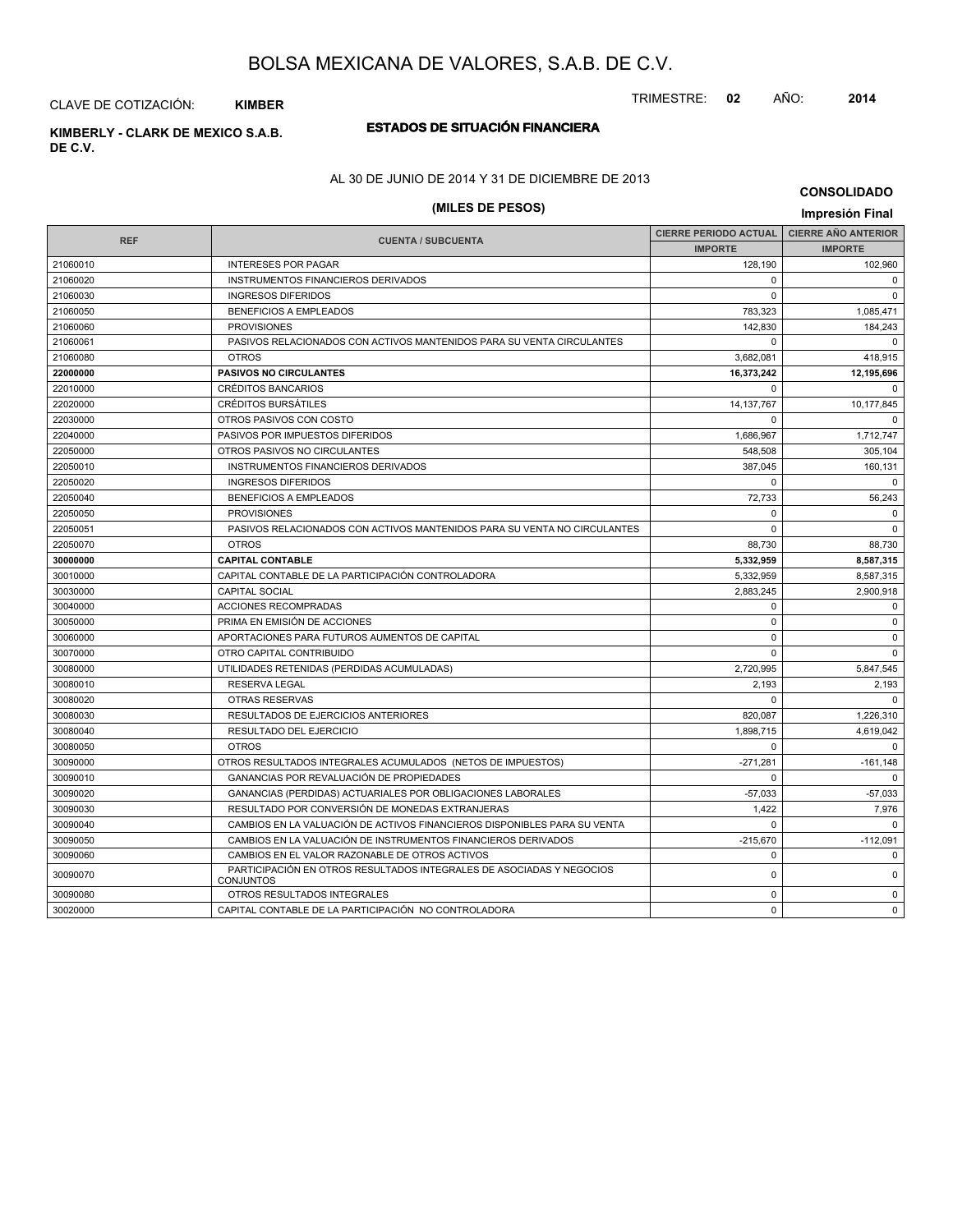TRIMESTRE: **02** AÑO: **2014**

#### CLAVE DE COTIZACIÓN: **KIMBER**

# **DE C.V.**

## **ESTADOS DE SITUACIÓN FINANCIERA KIMBERLY - CLARK DE MEXICO S.A.B. DATOS INFORMATIVOS**

AL 30 DE JUNIO DE 2014 Y 31 DE DICIEMBRE DE 2013

# **(MILES DE PESOS) Impresión Final**

| <b>CONSOLIDADO</b> |  |
|--------------------|--|
|--------------------|--|

| <b>REF</b> | <b>CONCEPTOS</b>                            | <b>CIERRE PERIODO ACTUAL</b> | <b>CIERRE AÑO ANTERIOR</b> |
|------------|---------------------------------------------|------------------------------|----------------------------|
|            |                                             | <b>IMPORTE</b>               | <b>IMPORTE</b>             |
| 91000010   | PASIVOS MONEDA EXTRANJERA CORTO PLAZO       | 1,898,185                    | 1,869,869                  |
| 91000020   | PASIVOS MONEDA EXTRANJERA LARGO PLAZO       | 3,242,500                    | $\Omega$                   |
| 91000030   | CAPITAL SOCIAL NOMINAL                      | 8,479                        | 8,531                      |
| 91000040   | CAPITAL SOCIAL POR ACTUALIZACIÓN            | 2,874,766                    | 2,892,387                  |
| 91000050   | FONDOS PARA PENSIONES Y PRIMA DE ANTIGÜEDAD | 384,946                      | 398,511                    |
| 91000060   | NUMERO DE FUNCIONARIOS (*)                  |                              | 0                          |
| 91000070   | NUMERO DE EMPLEADOS (*)                     | 2,639                        | 2,654                      |
| 91000080   | NUMERO DE OBREROS (*)                       | 5,208                        | 5,144                      |
| 91000090   | NUMERO DE ACCIONES EN CIRCULACIÓN (*)       | 3,108,297,083                | 3,127,349,476              |
| 91000100   | NUMERO DE ACCIONES RECOMPRADAS (*)          | 32,807,445                   | 26,299,649                 |
| 91000110   | EFECTIVO RESTRINGIDO (1)                    |                              | 0                          |
| 91000120   | DEUDA DE ASOCIADAS GARANTIZADA              | 0                            | 0                          |
|            |                                             |                              |                            |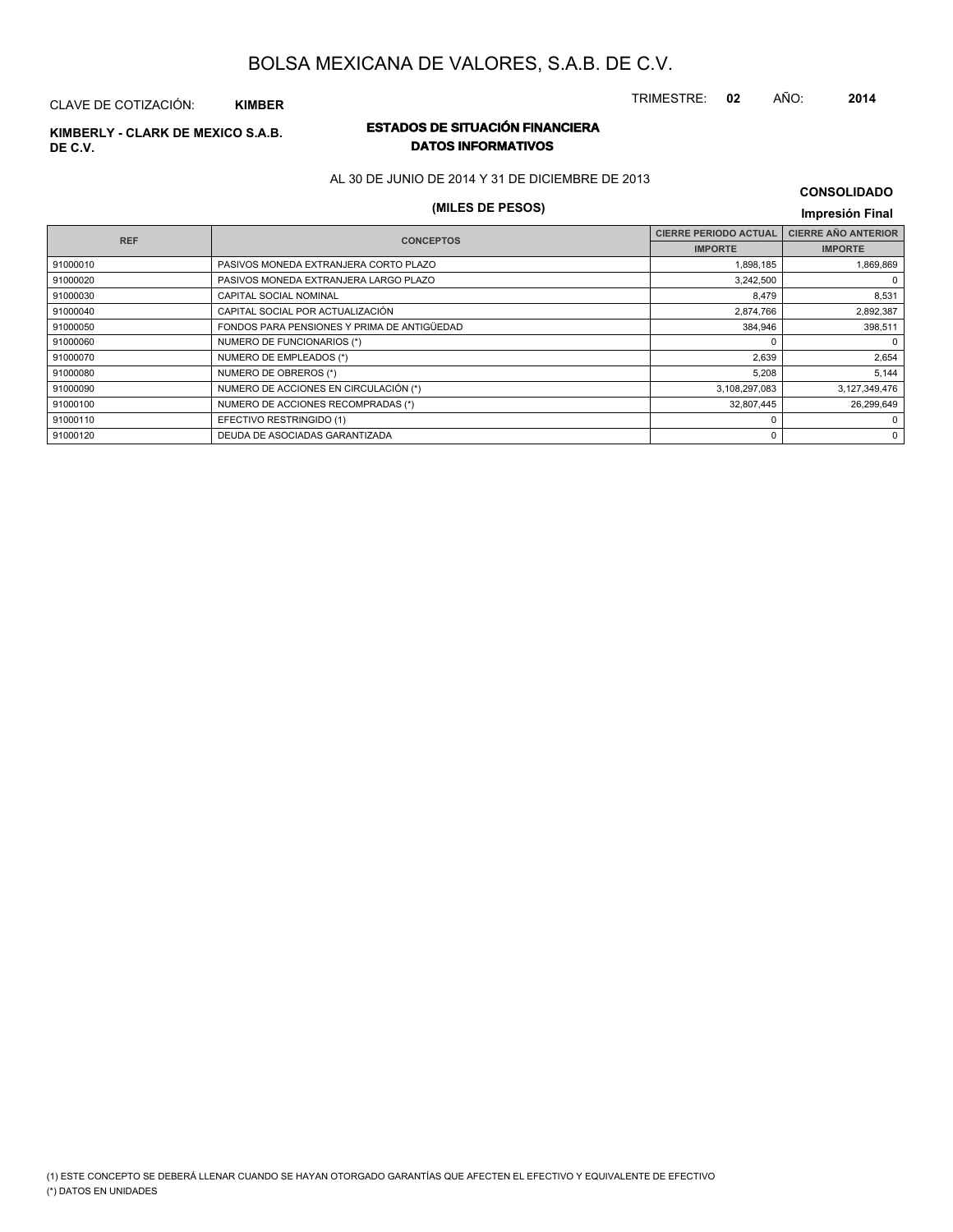**KIMBERLY - CLARK DE MEXICO S.A.B. DE C.V.** CLAVE DE COTIZACIÓN: **KIMBER** TRIMESTRE: **02** AÑO: **2014**

#### **ESTADOS DE RESULTADOS**

#### **CONSOLIDADO**

#### POR LOS PERIODOS DE SEIS Y TRES MESES TERMINADOS AL 30 DE JUNIO DE 2014 Y 2013

| (MILES DE PESOS) |                                                                               |                   |                  |                     | Impresión Final  |  |  |
|------------------|-------------------------------------------------------------------------------|-------------------|------------------|---------------------|------------------|--|--|
|                  |                                                                               | <b>AÑO ACTUAL</b> |                  | <b>AÑO ANTERIOR</b> |                  |  |  |
| <b>REF</b>       | <b>CUENTA / SUBCUENTA</b>                                                     | <b>ACUMULADO</b>  | <b>TRIMESTRE</b> | <b>ACUMULADO</b>    | <b>TRIMESTRE</b> |  |  |
| 40010000         | <b>INGRESOS NETOS</b>                                                         | 14,544,181        | 7,281,694        | 15,176,577          | 7,605,041        |  |  |
| 40010010         | <b>SERVICIOS</b>                                                              | $\Omega$          | $\Omega$         | $\Omega$            | $\Omega$         |  |  |
| 40010020         | <b>VENTA DE BIENES</b>                                                        | 14,544,181        | 7,281,694        | 15,176,577          | 7,605,041        |  |  |
| 40010030         | <b>INTERESES</b>                                                              | $\Omega$          | $\Omega$         | $\Omega$            | $\Omega$         |  |  |
| 40010040         | <b>REGALIAS</b>                                                               | $\mathbf 0$       | $\mathbf 0$      | $\mathbf 0$         | $\mathbf 0$      |  |  |
| 40010050         | <b>DIVIDENDOS</b>                                                             | $\mathbf 0$       | $\mathbf 0$      | $\Omega$            | $\Omega$         |  |  |
| 40010060         | ARRENDAMIENTO                                                                 | $\mathbf 0$       | $\mathbf 0$      | $\mathbf 0$         | $\mathbf 0$      |  |  |
| 40010061         | CONSTRUCCIÓN                                                                  | $\mathbf 0$       | $\mathbf 0$      | $\mathbf 0$         | $\mathsf 0$      |  |  |
| 40010070         | <b>OTROS</b>                                                                  | $\mathbf 0$       | $\mathbf 0$      | $\mathbf 0$         | $\Omega$         |  |  |
| 40020000         | <b>COSTO DE VENTAS</b>                                                        | 9,078,533         | 4,614,601        | 9,093,827           | 4,515,447        |  |  |
| 40021000         | UTILIDAD (PÉRDIDA) BRUTA                                                      | 5,465,648         | 2,667,093        | 6,082,750           | 3,089,594        |  |  |
| 40030000         | <b>GASTOS GENERALES</b>                                                       | 2,426,875         | 1,197,282        | 2,361,987           | 1,179,418        |  |  |
| 40040000         | UTILIDAD (PÉRDIDA) ANTES DE OTROS INGRESOS Y GASTOS, NETO                     | 3,038,773         | 1,469,811        | 3,720,763           | 1,910,176        |  |  |
| 40050000         | OTROS INGRESOS Y (GASTOS), NETO                                               | 0                 | 0                | 0                   | 0                |  |  |
| 40060000         | UTILIDAD (PÉRDIDA) DE OPERACIÓN (*)                                           | 3,038,773         | 1,469,811        | 3,720,763           | 1,910,176        |  |  |
| 40070000         | <b>INGRESOS FINANCIEROS</b>                                                   | 129,455           | 81,420           | 67,729              | 26,643           |  |  |
| 40070010         | <b>INTERESES GANADOS</b>                                                      | 121,112           | 72.561           | 65.106              | 26,643           |  |  |
| 40070020         | UTILIDAD POR FLUCTUACIÓN CAMBIARIA, NETO                                      | 8,343             | 8,859            | 2,623               | $\mathbf 0$      |  |  |
| 40070030         | UTILIDAD POR DERIVADOS, NETO                                                  | $\mathbf 0$       | $\mathbf 0$      | $\mathbf 0$         | $\mathbf 0$      |  |  |
| 40070040         | UTILIDAD POR CAMBIOS EN VALOR RAZONABLE DE INSTRUMENTOS<br><b>FINANCIEROS</b> | $\Omega$          | $\Omega$         | $\Omega$            | $\Omega$         |  |  |
| 40070050         | OTROS INGRESOS FINANCIEROS                                                    | $\mathbf 0$       | $\mathbf 0$      | $\mathbf 0$         | $\Omega$         |  |  |
| 40080000         | <b>GASTOS FINANCIEROS</b>                                                     | 415,223           | 230,453          | 386,476             | 231,528          |  |  |
| 40080010         | INTERESES DEVENGADOS A CARGO                                                  | 415,223           | 230,453          | 386,476             | 186,730          |  |  |
| 40080020         | PÉRDIDA POR FLUCTUACIÓN CAMBIARIA, NETO                                       | $\mathbf 0$       | $\mathbf 0$      | $\mathbf 0$         | 44,798           |  |  |
| 40080030         | PÉRDIDA POR DERIVADOS, NETO                                                   | $\mathbf 0$       | $\mathbf 0$      | $\mathbf 0$         | $\mathbf 0$      |  |  |
| 40080050         | PÉRDIDA POR CAMBIOS EN VALOR RAZONABLE DE INSTRUMENTOS<br><b>FINANCIEROS</b>  | $\mathbf 0$       | $\mathbf 0$      | $\Omega$            | $\mathbf 0$      |  |  |
| 40080060         | <b>OTROS GASTOS FINANCIEROS</b>                                               | $\mathbf 0$       | $\mathbf 0$      | $\mathbf 0$         | $\Omega$         |  |  |
| 40090000         | <b>INGRESOS (GASTOS) FINANCIEROS NETO</b>                                     | -285,768          | $-149.033$       | 318,747             | $-204,885$       |  |  |
| 40100000         | PARTICIPACIÓN EN LOS RESULTADOS DE ASOCIADAS Y NEGOCIOS<br><b>CONJUNTOS</b>   | $\Omega$          | $\Omega$         | $\Omega$            | $\Omega$         |  |  |
| 40110000         | UTILIDAD (PÉRDIDA) ANTES DE IMPUESTOS A LA UTILIDAD                           | 2,753,005         | 1,320,778        | 3,402,016           | 1,705,291        |  |  |
| 40120000         | <b>IMPUESTOS A LA UTILIDAD</b>                                                | 854,290           | 395,640          | 1,033,692           | 507,032          |  |  |
| 40120010         | <b>IMPUESTO CAUSADO</b>                                                       | 835,796           | 376,392          | 1,141,692           | 557,032          |  |  |
| 40120020         | <b>IMPUESTO DIFERIDO</b>                                                      | 18,494            | 19,248           | $-108,000$          | $-50,000$        |  |  |
| 40130000         | UTILIDAD (PÉRDIDA) DE LAS OPERACIONES CONTINUAS                               | 1,898,715         | 925,138          | 2,368,324           | 1,198,259        |  |  |
| 40140000         | UTILIDAD (PÉRDIDA) DE LAS OPERACIONES DISCONTINUAS, NETO                      | $\Omega$          | 0                | $\mathbf 0$         | $\Omega$         |  |  |
| 40150000         | UTILIDAD (PÉRDIDA) NETA                                                       | 1,898,715         | 925,138          | 2,368,324           | 1,198,259        |  |  |
| 40160000         | PARTICIPACIÓN NO CONTROLADORA EN LA UTILIDAD (PÉRDIDA) NETA                   | 0                 | 0                | 0                   | $\Omega$         |  |  |
| 40170000         | PARTICIPACIÓN CONTROLADORA EN LA UTILIDAD (PÉRDIDA) NETA                      | 1,898,715         | 925,138          | 2,368,324           | 1,198,259        |  |  |
|                  |                                                                               |                   |                  |                     |                  |  |  |
| 40180000         | UTILIDAD (PÉRDIDA) NETA BÁSICA POR ACCIÓN                                     | 0.61              | 0.30             | 0.75                | 0.38             |  |  |
| 40190000         | UTILIDAD (PÉRDIDA) NETA POR ACCIÓN DILUIDA                                    | $\Omega$          | $\Omega$         | 0.00                | 0.00             |  |  |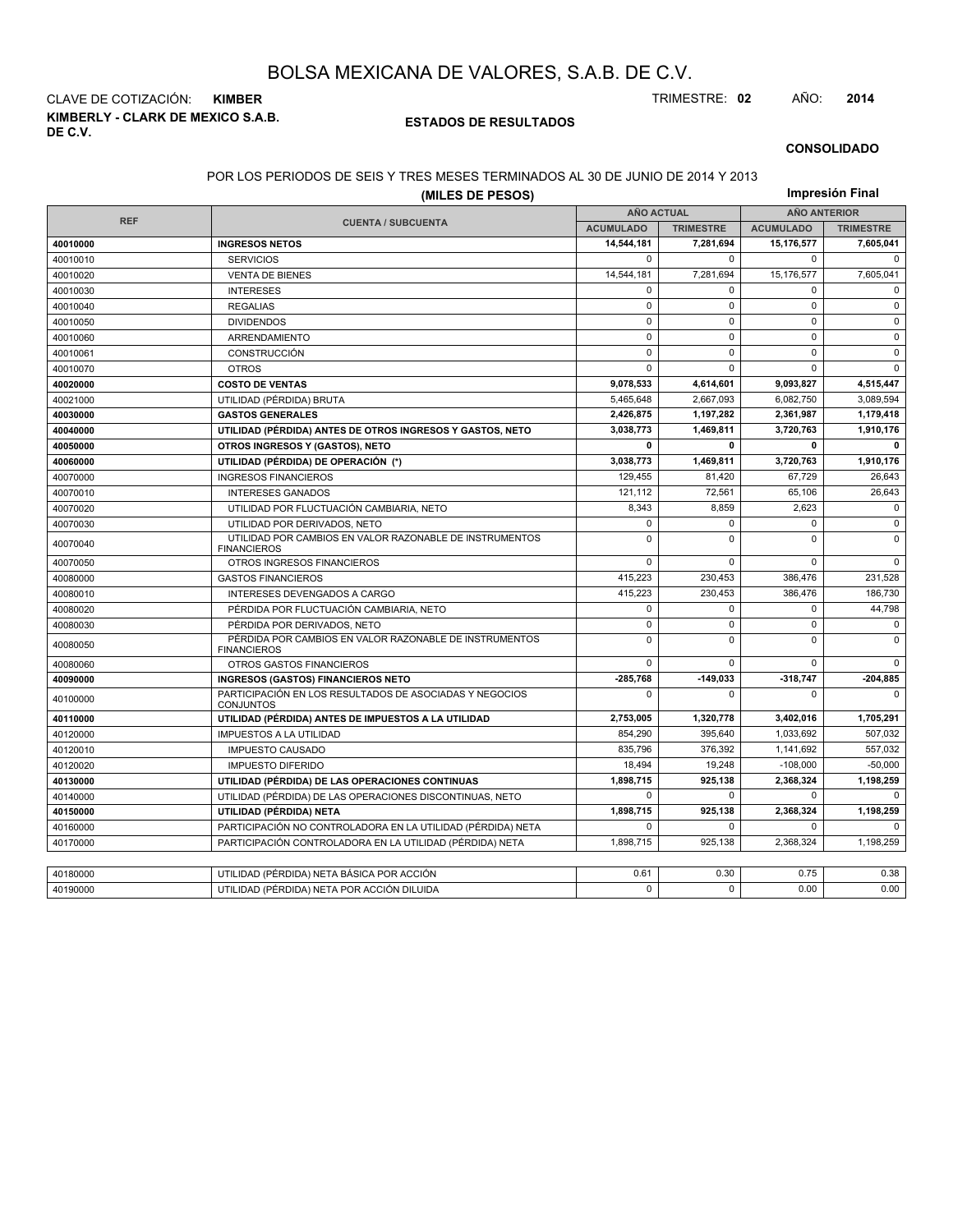**KIMBERLY - CLARK DE MEXICO S.A.B. DE C.V.** CLAVE DE COTIZACIÓN: **KIMBER** TRIMESTRE: **02** AÑO: **2014**

<sup>40310000</sup> UTILIDAD (PÉRDIDA) INTEGRAL ATRIBUIBLE A LA PARTICIPACIÓN CONTROLADORA

#### **ESTADOS DEL RESULTADO INTEGRAL (NETOS DE IMPUESTOS)**

1,788,582 855,991 2,391,628 1,281,460

#### **CONSOLIDADO**

#### POR LOS PERIODOS DE SEIS Y TRES MESES TERMINADOS AL 30 DE JUNIO DE 2014 Y 2013

**(MILES DE PESOS)**

**Impresión Final**

|            |                                                                                                 | <b>111101691011 1 11101</b> |                  |                  |                     |
|------------|-------------------------------------------------------------------------------------------------|-----------------------------|------------------|------------------|---------------------|
| <b>REF</b> |                                                                                                 | <b>AÑO ACTUAL</b>           |                  |                  | <b>AÑO ANTERIOR</b> |
|            | <b>CUENTA / SUBCUENTA</b>                                                                       | <b>ACUMULADO</b>            | <b>TRIMESTRE</b> | <b>ACUMULADO</b> | <b>TRIMESTRE</b>    |
| 40200000   | UTILIDAD (PÉRDIDA) NETA                                                                         | 1,898,715                   | 925,138          | 2,368,324        | 1,198,259           |
|            | PARTIDAS QUE NO SERAN RECLASIFICADAS A RESULTADOS                                               |                             |                  |                  |                     |
| 40210000   | GANANCIAS POR REVALUACIÓN DE PROPIEDADES                                                        | 0                           | $\Omega$         | $\Omega$         | $\Omega$            |
| 40220000   | GANANCIAS (PÉRDIDAS) ACTUARIALES POR OBLIGACIONES LABORALES                                     | ŋ                           | $\Omega$         | $\Omega$         | $\Omega$            |
| 40220100   | PARTICIPACIÓN EN RESULTADOS POR REVALUACIÓN DE PROPIEDADES DE<br>ASOCIADAS Y NEGOCIOS CONJUNTOS | $\Omega$                    | $\Omega$         | $\Omega$         | $\Omega$            |
|            | <b>PARTIDAS QUE PUEDEN SER RECLASIFICADAS SUBSECUENTEMENTE A</b><br><b>RESULTADOS</b>           |                             |                  |                  |                     |
| 40230000   | RESULTADO POR CONVERSIÓN DE MONEDAS EXTRANJERAS                                                 | $-6.554$                    | $-6.682$         | 8,362            | 54,704              |
| 40240000   | CAMBIOS EN LA VALUACIÓN DE ACTIVOS FINANCIEROS DISPONIBLES PARA<br><b>SU VENTA</b>              | 0                           | <sup>0</sup>     | $\Omega$         | $\Omega$            |
| 40250000   | CAMBIOS EN LA VALUACIÓN DE INSTRUMENTOS FINANCIEROS DERIVADOS                                   | $-103,579$                  | $-62.465$        | 14.942           | 28,497              |
| 40260000   | CAMBIOS EN EL VALOR RAZONABLE DE OTROS ACTIVOS                                                  | <sup>0</sup>                | <sup>0</sup>     | $\Omega$         | $\Omega$            |
| 40270000   | PARTICIPACIÓN EN OTROS RESULTADOS INTEGRALES DE ASOCIADAS Y<br>NEGOCIOS CONJUNTOS               | <sup>0</sup>                | $\Omega$         | $\Omega$         | $\Omega$            |
| 40280000   | OTROS RESULTADOS INTEGRALES                                                                     | 0                           | n                | 0                | $\mathbf{0}$        |
| 40290000   | TOTAL DE OTROS RESULTADOS INTEGRALES                                                            | $-110.133$                  | $-69,147$        | 23,304           | 83,201              |
|            |                                                                                                 |                             |                  |                  |                     |
| 40300000   | UTILIDAD (PÉRDIDA) INTEGRAL                                                                     | 1,788,582                   | 855,991          | 2,391,628        | 1,281,460           |
| 40320000   | UTILIDAD (PÉRDIDA) INTEGRAL ATRIBUIBLE A LA PARTICIPACIÓN NO<br><b>CONTROLADORA</b>             |                             |                  | n                | $\Omega$            |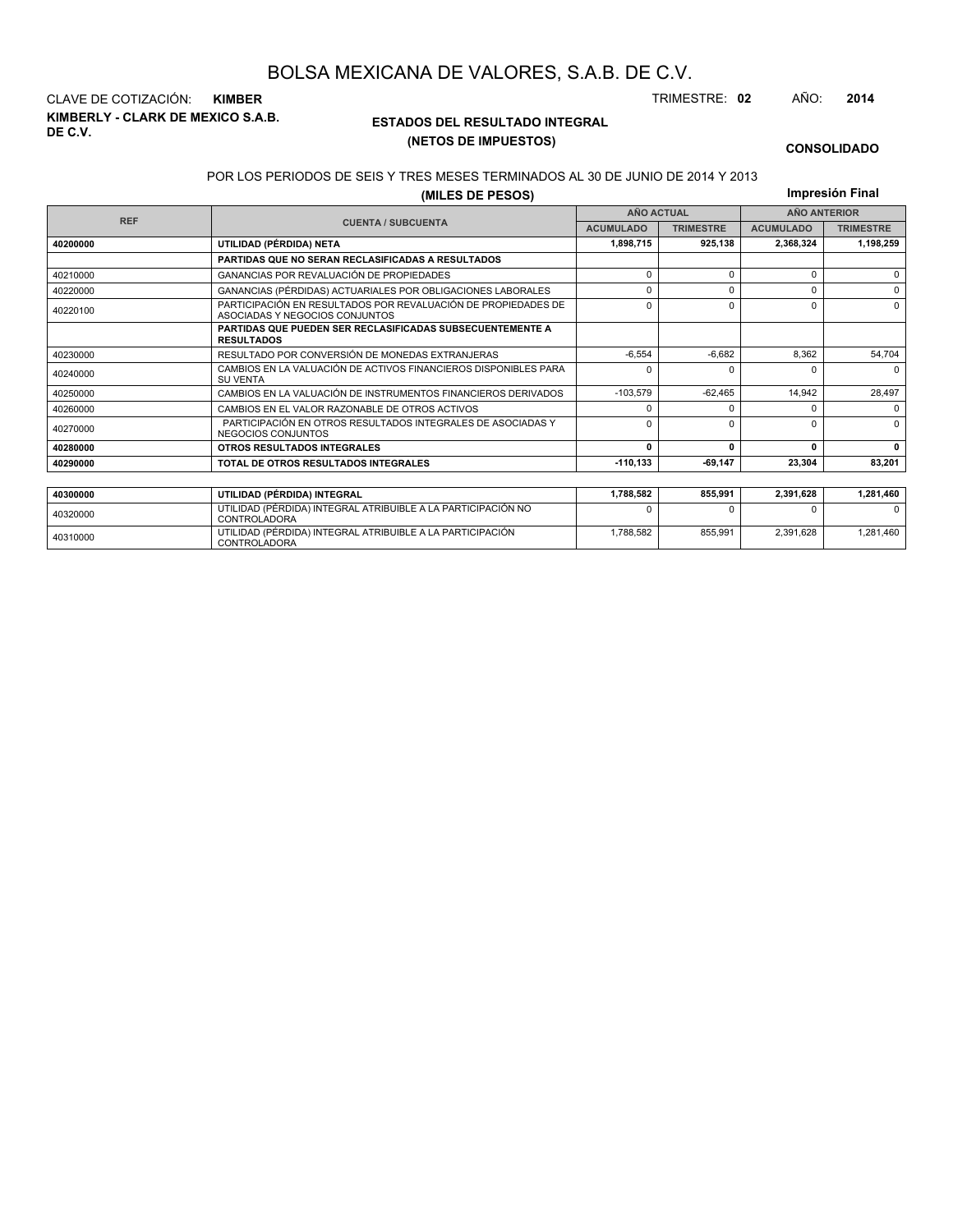**KIMBERLY - CLARK DE MEXICO S.A.B. DE C.V.** CLAVE DE COTIZACIÓN: **KIMBER** TRIMESTRE: **02** AÑO: **2014**

#### **ESTADOS DE RESULTADOS DATOS INFORMATIVOS**

#### **CONSOLIDADO**

**Impresión Final**

#### POR LOS PERIODOS DE SEIS Y TRES MESES TERMINADOS AL 30 DE JUNIO DE 2014 Y 2013

| <b>REF</b> | <b>CUENTA / SUBCUENTA</b>             | ANO ACTUAL       |                  | <b>ANO ANTERIOR</b> |                  |  |
|------------|---------------------------------------|------------------|------------------|---------------------|------------------|--|
|            |                                       | <b>ACUMULADO</b> | <b>TRIMESTRE</b> | <b>ACUMULADO</b>    | <b>TRIMESTRE</b> |  |
| 92000010   | DEPRECIACIÓN Y AMORTIZACIÓN OPERATIVA | 815.422          | 408,968          | 760,669             | 380,960          |  |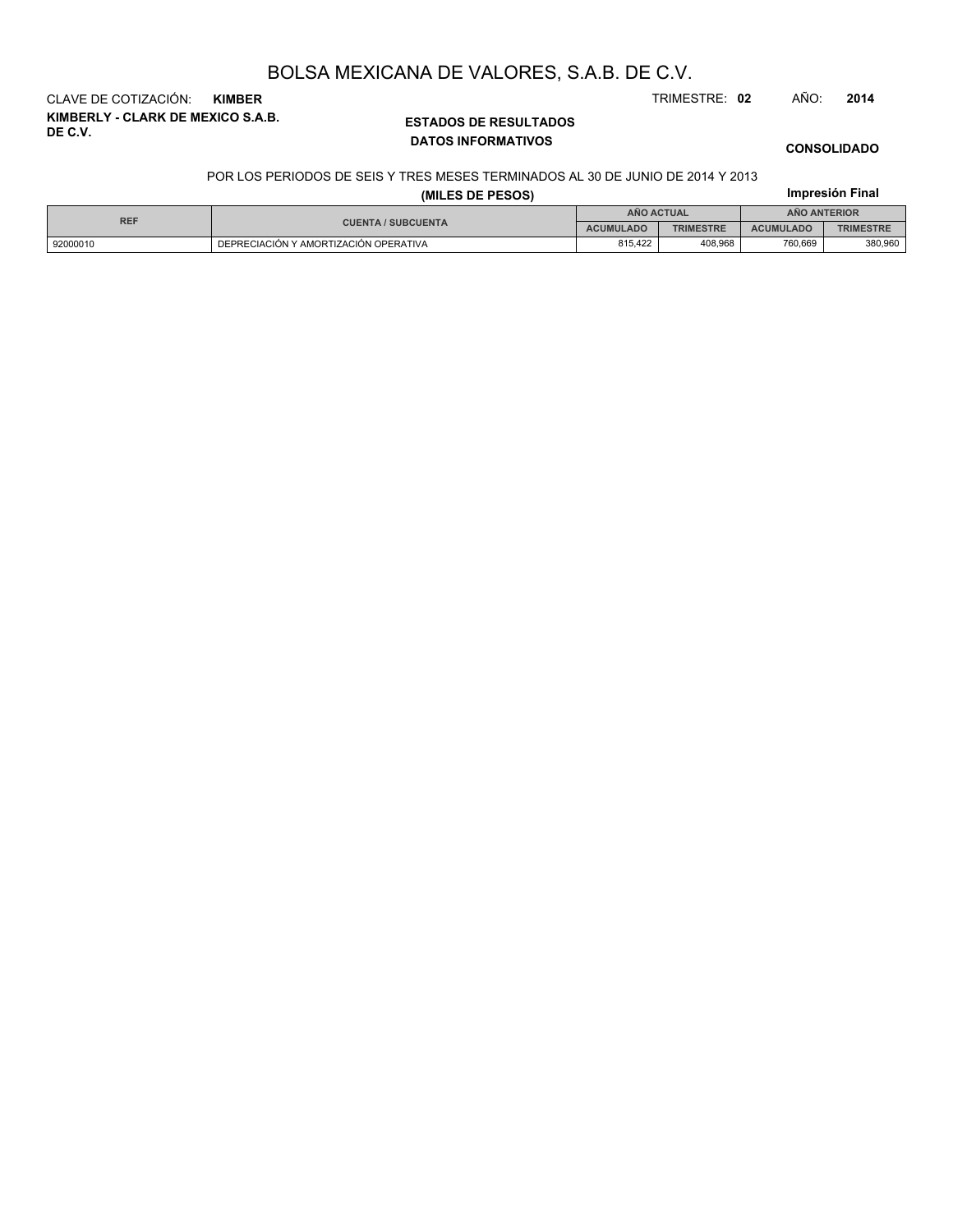**KIMBERLY - CLARK DE MEXICO S.A.B. DE C.V.** CLAVE DE COTIZACIÓN: **KIMBER** TRIMESTRE: **02** AÑO: **2014**

#### **ESTADOS DE RESULTADOS DATOS INFORMATIVOS (12 MESES)**

**CONSOLIDADO**

#### POR LOS PERIODOS DE DOCE MESES TERMINADOS EL 30 DE JUNIO DE 2014 Y 2013

**(MILES DE PESOS)**

**Impresión Final**

| <b>REF</b> |                                                              | <b>AÑO</b>    |                 |  |  |
|------------|--------------------------------------------------------------|---------------|-----------------|--|--|
|            | <b>CUENTA / SUBCUENTA</b>                                    | <b>ACTUAL</b> | <b>ANTERIOR</b> |  |  |
| 92000030   | INGRESOS NETOS (**)                                          | 29.045.120    | 30.035.331      |  |  |
| 92000040   | UTILIDAD (PÉRDIDA) DE OPERACIÓN (**)                         | 6.526.026     | 7.185.760       |  |  |
| 92000060   | UTILIDAD (PÉRDIDA) NETA (**)                                 | 4.149.433     | 4,566,329       |  |  |
| 92000050   | PARTICIPACIÓN CONTROLADORA EN LA UTILIDAD (PÉRDIDA) NETA(**) | 4.149.433     | 4.566.329       |  |  |
| 92000070   | DEPRECIACIÓN Y AMORTIZACIÓN OPERATIVA (**)                   | 1,571,666     | 1,482,395       |  |  |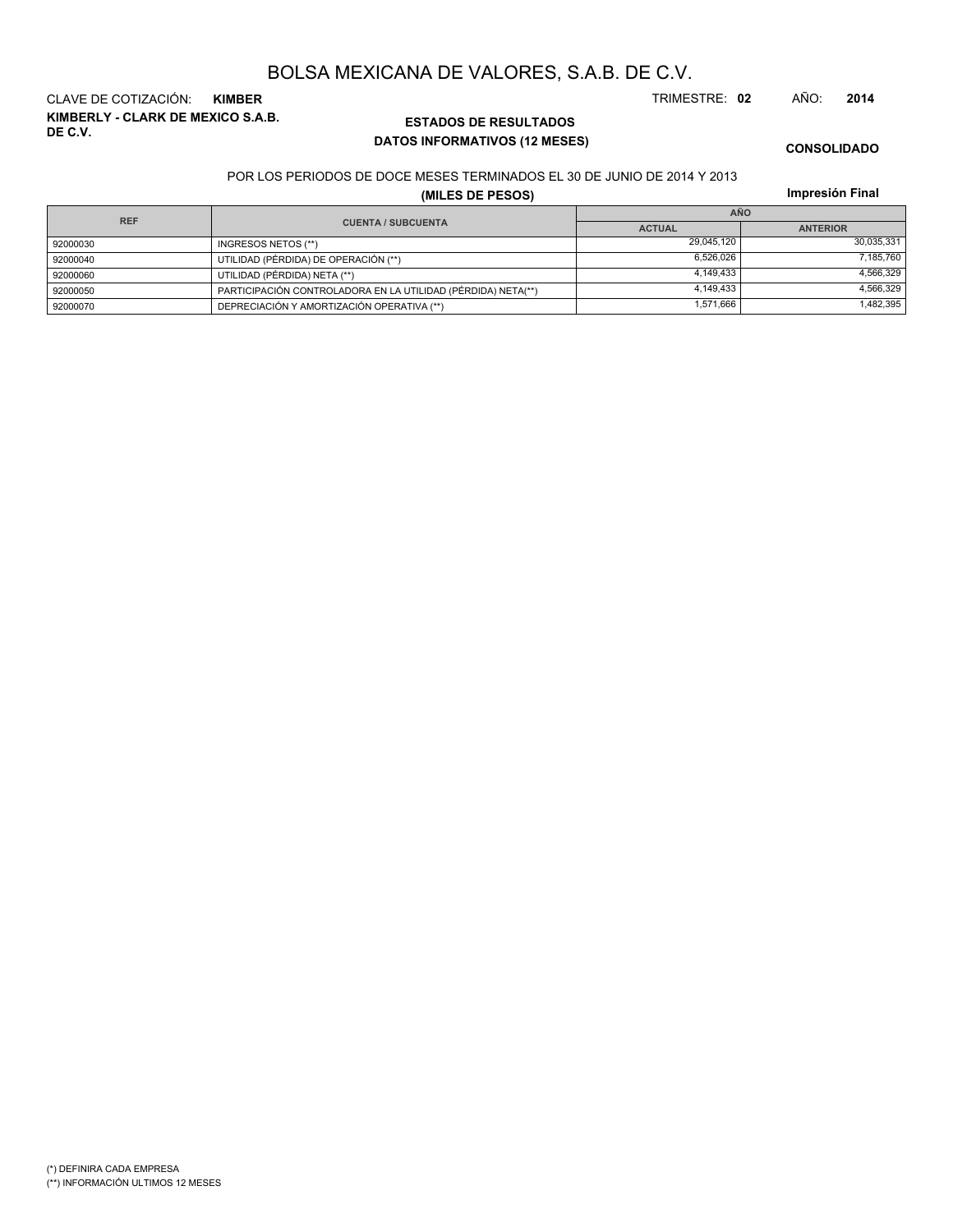CLAVE DE COTIZACIÓN:**KIMBER**: KIMBER TRIMESTRE:

**KIMBERLY - CLARK DE MEXICO S.A.B. DE C.V.**

#### **ESTADOS DE CAMBIOS EN EL CAPITALCONTABLE(MILES DE PESOS)**

TRIMESTRE: 02 AÑO: **<sup>2014</sup>**

**CONSOLIDADO**

**Impresión Final**

| <b>CONCEPTOS</b>                                                    | <b>CAPITAL SOCIAL</b> |                                       |                                                         |                                                             | <b>APORTACIONES</b>                       |                 |                                                                          | UTILIDADES O PÉRDIDAS<br><b>ACUMULADAS</b>                               | <b>OTROS</b><br><b>RESULTADOS</b>           |                                                          |                                            |  |
|---------------------------------------------------------------------|-----------------------|---------------------------------------|---------------------------------------------------------|-------------------------------------------------------------|-------------------------------------------|-----------------|--------------------------------------------------------------------------|--------------------------------------------------------------------------|---------------------------------------------|----------------------------------------------------------|--------------------------------------------|--|
|                                                                     |                       | <b>ACCIONES</b><br><b>RECOMPRADAS</b> | <b>PRIMA EN</b><br><b>EMISIÓN DE</b><br><b>ACCIONES</b> | <b>PARA FUTUROS</b><br><b>AUMENTOS DE</b><br><b>CAPITAL</b> | <b>OTRO CAPITAL</b><br><b>CONTRIBUIDO</b> | <b>RESERVAS</b> | <b>UTILIDADES</b><br><b>RETENIDAS</b><br>(PÉRDIDAS<br><b>ACUMULADAS)</b> | <b>INTEGRALES</b><br><b>ACUMULADOS</b><br>(NETOS DE<br><b>IMPUESTOS)</b> | <b>PARTICIPACIÓN</b><br><b>CONTROLADORA</b> | <b>PARTICIPACIÓN</b><br><b>NO</b><br><b>CONTROLADORA</b> | <b>TOTAL DE CAPITAL</b><br><b>CONTABLE</b> |  |
| SALDO INICIAL AL 1 DE ENERO DEL 2013                                | 2,913,821             | $\Omega$                              | $\Omega$                                                |                                                             | $\Omega$                                  | $\mathbf{0}$    | 5,902,334                                                                | $-190,095$                                                               | 8,626,060                                   | 0                                                        | 8,626,060                                  |  |
| AJUSTES RETROSPECTIVOS                                              |                       |                                       |                                                         |                                                             |                                           |                 |                                                                          |                                                                          | 0                                           | $\Omega$                                                 |                                            |  |
| APLICACIÓN DE OTROS RESULTADOS<br>INTEGRALES A UTILIDADES RETENIDAS |                       |                                       |                                                         |                                                             |                                           |                 |                                                                          |                                                                          | $\Omega$                                    |                                                          |                                            |  |
| CONSTITUCIÓN DE RESERVAS                                            |                       |                                       |                                                         |                                                             |                                           |                 |                                                                          |                                                                          | $\Omega$                                    |                                                          |                                            |  |
| <b>DIVIDENDOS DECRETADOS</b>                                        |                       |                                       |                                                         |                                                             |                                           |                 | $-4, 146, 258$                                                           |                                                                          | $-4,146,258$                                |                                                          | $-4, 146, 258$                             |  |
| (DISMINUCIÓN) AUMENTOS DE CAPITAL                                   |                       |                                       |                                                         |                                                             |                                           |                 |                                                                          |                                                                          | $\Omega$                                    |                                                          |                                            |  |
| RECOMPRA DE ACCIONES                                                | $-2,816$              |                                       |                                                         |                                                             |                                           |                 | $-121,421$                                                               | $\Omega$                                                                 | $-124,237$                                  | $\Omega$                                                 | $-124,237$                                 |  |
| (DISMINUCIÓN) AUMENTO EN PRIMA EN<br><b>EMISIÓN DE ACCIONES</b>     |                       |                                       |                                                         |                                                             |                                           |                 |                                                                          |                                                                          | $\Omega$                                    | $\Omega$                                                 |                                            |  |
| (DISMINUCIÓN) AUMENTO DE LA<br>PARTICIPACIÓN NO CONTROLADORA        |                       |                                       |                                                         |                                                             |                                           |                 |                                                                          |                                                                          |                                             |                                                          |                                            |  |
| OTROS MOVIMIENTOS                                                   |                       |                                       |                                                         |                                                             |                                           |                 |                                                                          |                                                                          | 0                                           |                                                          |                                            |  |
| <b>RESULTADO INTEGRAL</b>                                           |                       |                                       |                                                         |                                                             |                                           |                 | 2,368,324                                                                | 23,304                                                                   | 2,391,628                                   | $\mathbf 0$                                              | 2,391,628                                  |  |
| SALDO FINAL AL 30 DE JUNIO DEL 2013                                 | 2,911,005             | $\pmb{0}$                             | $\mathbf{0}$                                            |                                                             | $\mathbf{0}$                              | 0               | 4,002,979                                                                | $-166,791$                                                               | 6,747,193                                   | $\pmb{\mathsf{o}}$                                       | 6,747,193                                  |  |
| SALDO INICIAL AL 1 DE ENERO DEL 2014                                | 2,900,918             | $\mathbf{0}$                          | $\mathbf{0}$                                            |                                                             |                                           | n               | 5,847,545                                                                | $-161,148$                                                               | 8,587,315                                   | $\mathbf 0$                                              | 8,587,315                                  |  |
| AJUSTES RETROSPECTIVOS                                              |                       |                                       |                                                         |                                                             |                                           |                 |                                                                          |                                                                          | $\Omega$                                    | $\Omega$                                                 | $\Omega$                                   |  |
| APLICACIÓN DE OTROS RESULTADOS<br>INTEGRALES A UTILIDADES RETENIDAS |                       |                                       |                                                         |                                                             |                                           |                 |                                                                          |                                                                          | $\Omega$                                    | $\Omega$                                                 |                                            |  |
| CONSTITUCIÓN DE RESERVAS                                            |                       |                                       |                                                         |                                                             |                                           |                 |                                                                          |                                                                          | $\mathbf 0$                                 |                                                          |                                            |  |
| <b>DIVIDENDOS DECRETADOS</b>                                        |                       |                                       |                                                         |                                                             |                                           |                 | $-4,377,600$                                                             |                                                                          | $-4,377,600$                                | $\Omega$                                                 | $-4,377,600$                               |  |
| (DISMINUCIÓN) AUMENTOS DE CAPITAL                                   |                       |                                       |                                                         |                                                             |                                           |                 |                                                                          |                                                                          | $\mathbf 0$                                 |                                                          |                                            |  |
| RECOMPRA DE ACCIONES                                                | $-17,673$             |                                       |                                                         |                                                             |                                           |                 | $-647,665$                                                               |                                                                          | $-665,338$                                  |                                                          | -665,338                                   |  |
| (DISMINUCIÓN) AUMENTO EN PRIMA EN<br><b>EMISIÓN DE ACCIONES</b>     |                       |                                       |                                                         |                                                             |                                           |                 |                                                                          |                                                                          | $\Omega$                                    |                                                          |                                            |  |
| (DISMINUCIÓN) AUMENTO DE LA<br>PARTICIPACIÓN NO CONTROLADORA        |                       |                                       |                                                         |                                                             |                                           |                 |                                                                          |                                                                          | $\Omega$                                    | $\Omega$                                                 |                                            |  |
| OTROS MOVIMIENTOS                                                   |                       |                                       |                                                         |                                                             |                                           |                 |                                                                          |                                                                          | $\mathbf 0$                                 |                                                          |                                            |  |
| RESULTADO INTEGRAL                                                  |                       | $\Omega$                              |                                                         |                                                             |                                           |                 | 1,898,715                                                                | $-110, 133$                                                              | 1,788,582                                   | 0                                                        | 1,788,582                                  |  |
| SALDO FINAL AL 30 DE JUNIO DEL 2014                                 | 2,883,245             | $\mathbf{0}$                          |                                                         |                                                             |                                           | $\mathbf{0}$    | 2,720,995                                                                | $-271,281$                                                               | 5,332,959                                   | $\mathbf{0}$                                             | 5,332,959                                  |  |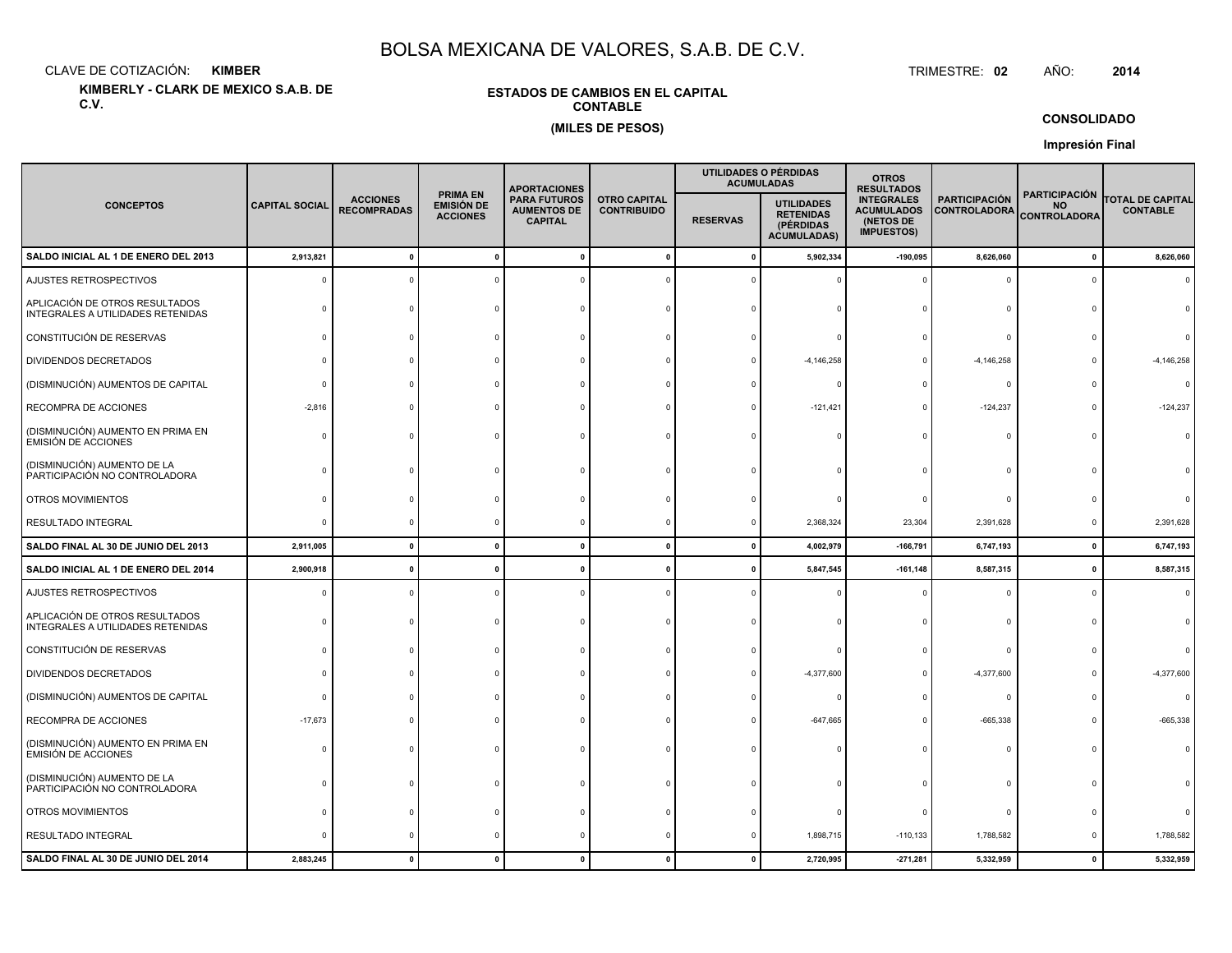TRIMESTRE: **02** AÑO: **2014**

**INDIRECTO) KIMBERLY - CLARK DE MEXICO S.A.B.** CLAVE DE COTIZACIÓN: **KIMBER**

**DE C.V.**

# **ESTADOS DE FLUJOS DE EFECTIVO (METODO**

POR LOS PERIODOS DE SEIS MESES TERMINADOS EL 30 DE JUNIO DE 2014 Y

2013

| <b>ZU 13</b>     | <b>CONSOLIDADO</b> |
|------------------|--------------------|
| (MILES DE PESOS) | Impresión Final    |

|                                      |                                                                                                                           | <b>AÑO ACTUAL</b>        | AÑO ANTERIOR            |
|--------------------------------------|---------------------------------------------------------------------------------------------------------------------------|--------------------------|-------------------------|
| <b>REF</b>                           | <b>CUENTA/SUBCUENTA</b>                                                                                                   | <b>IMPORTE</b>           | <b>IMPORTE</b>          |
| <b>ACTIVIDADES DE OPERACIÓN</b>      |                                                                                                                           |                          |                         |
| 50010000                             | UTILIDAD (PÉRDIDA) NETA ANTES DE IMPUESTOS A LA UTILIDAD                                                                  | 2,753,005                | 3,402,016               |
| 50020000                             | +(-) PARTIDAS SIN IMPACTO EN EL EFECTIVO                                                                                  | 0                        | 0                       |
| 50020010                             | + ESTIMACIÓN DEL PERIODO                                                                                                  | $\mathbf 0$              | $\mathbf 0$             |
| 50020020                             | +PROVISIÓN DEL PERIODO                                                                                                    | $\mathbf 0$              | $\mathsf 0$             |
| 50020030                             | + (-) OTRAS PARTIDAS NO REALIZADAS                                                                                        | $\mathbf 0$              | $\mathbf 0$             |
| 50030000                             | +(-) PARTIDAS RELACIONADAS CON ACTIVIDADES DE INVERSIÓN                                                                   | 685,967                  | 692,940                 |
| 50030010                             | + DEPRECIACIÓN Y AMORTIZACIÓN DEL PERIODO                                                                                 | 815,422                  | 760,669                 |
| 50030020                             | (-) + UTILIDAD O PERDIDA EN VENTA DE PROPIEDADES PLANTA Y EQUIPO                                                          | 0                        | $\mathbf 0$             |
| 50030030                             | +(-) PÉRDIDA (REVERSIÓN) POR DETERIORO                                                                                    | $\mathbf 0$              | $\mathbf 0$             |
| 50030040                             | (-)+PARTICIPACIÓN EN ASOCIADAS Y NEGOCIOS CONJUNTOS                                                                       | $\mathbf 0$              | $\mathsf 0$             |
| 50030050                             | (-)DIVIDENDOS COBRADOS                                                                                                    | $\mathbf 0$              | $\mathbf 0$             |
| 50030060                             | (-)INTERESES A FAVOR                                                                                                      | $-121, 112$              | $-65,106$               |
| 50030070                             | (-)FLUCTUACIÓN CAMBIARIA                                                                                                  | $-8,343$                 | $-2,623$                |
| 50030080                             | (-) +OTRAS PARTIDAS                                                                                                       | 0                        | $\mathbf 0$             |
| 50040000                             | +(-) PARTIDAS RELACIONADAS CON ACTIVIDADES DE FINANCIAMIENTO                                                              | 415,223                  | 386,476                 |
| 50040010                             | (+)INTERESES DEVENGADOS A CARGO                                                                                           | 415,223                  | 386,476                 |
| 50040020                             | (+)FLUCTUACIÓN CAMBIARIA                                                                                                  | 0                        | 0                       |
| 50040030                             | (+)OPERACIONES FINANCIERAS DE DERIVADOS                                                                                   | 0                        | $\mathbf 0$             |
| 50040040                             | + (-) OTRAS PARTIDAS                                                                                                      | $\Omega$                 | $\mathbf 0$             |
| 50050000                             | FLUJO DERIVADO DEL RESULTADO ANTES DE IMPUESTOS A LA UTILIDAD                                                             | 3,854,195                | 4,481,432               |
| 50060000                             | FLUJOS GENERADOS O UTILIZADOS EN LA OPERACIÓN                                                                             | $-2,502,758$             | $-1,645,188$            |
| 50060010                             | + (-) DECREMENTO (INCREMENTO) EN CLIENTES                                                                                 | $-465, 444$              | $-176,070$              |
| 50060020<br>50060030                 | + (-) DECREMENTO (INCREMENTO) EN INVENTARIOS<br>+ (-) DECREMENTO (INCREMENTO) EN OTRAS CUENTAS POR COBRAR Y OTROS ACTIVOS | $-362,785$<br>$-245.968$ | $-28,652$<br>$-148,631$ |
| 50060040                             | <b>CIRCULANTES</b><br>+ (-) INCREMENTO (DECREMENTO) EN PROVEEDORES                                                        | $-25,927$                | 426,873                 |
| 50060050                             | + (-) INCREMENTO (DECREMENTO) EN OTROS PASIVOS                                                                            | $-249,611$               | $-452,228$              |
| 50060060                             | + (-)IMPUESTOS A LA UTILIDAD PAGADOS O DEVUELTOS                                                                          | $-1,153,023$             | $-1,266,480$            |
| 50070000                             | <b>FLUJOS NETOS DE EFECTIVO DE ACTIVIDADES DE OPERACIÓN</b>                                                               | 1,351,437                | 2,836,244               |
| <b>ACTIVIDADES DE INVERSIÓN</b>      |                                                                                                                           |                          |                         |
| 50080000                             | FLUJOS NETOS DE EFECTIVO DE ACTIVIDADES DE INVERSIÓN                                                                      | $-804,785$               | $-582,728$              |
| 50080010                             | (-)INVERSIONES CON CARÁCTER PERMANENTE                                                                                    | 0                        | 0                       |
| 50080020                             | +DISPOSICIONES DE INVERSIONES CON CARÁCTER PERMANENTE                                                                     | 0                        | $\mathbf 0$             |
| 50080030                             | (-)INVERSION EN PROPIEDADES, PLANTA Y EQUIPO                                                                              | $-812, 137$              | $-575,933$              |
| 50080040                             | +VENTA DE PROPIEDADES, PLANTA Y EQUIPO                                                                                    | $\mathbf 0$              | $\mathbf 0$             |
| 50080050                             | (-) INVERSIONES TEMPORALES                                                                                                | $\mathbf 0$              | $\mathbf 0$             |
| 50080060                             | +DISPOSICION DE INVERSIONES TEMPORALES                                                                                    | $\pmb{0}$                | $\mathbf 0$             |
| 50080070                             | (-)INVERSION EN ACTIVOS INTANGIBLES                                                                                       | $\mathbf 0$              | $\mathbf 0$             |
| 50080080                             | +DISPOSICION DE ACTIVOS INTANGIBLES                                                                                       | $\mathbf 0$              | $\mathbf 0$             |
| 50080090                             | (-)ADQUISICIONES DE NEGOCIOS                                                                                              | 0                        | $\mathbf 0$             |
| 50080100                             | +DISPOSICIONES DE NEGOCIOS                                                                                                | $\mathbf 0$              | $\mathbf 0$             |
| 50080110                             | +DIVIDENDOS COBRADOS                                                                                                      | $\mathbf 0$              | $\mathbf 0$             |
| 50080120                             | +INTERESES COBRADOS                                                                                                       | 0                        |                         |
| 50080130                             | +(-) DECREMENTO (INCREMENTO) ANTICIPOS Y PRESTAMOS A TERCEROS                                                             | $\mathbf 0$              | $\mathbf 0$             |
| 50080140                             | + (-) OTRAS PARTIDAS                                                                                                      | 7,352                    | $-6,795$                |
| <b>ACTIVIDADES DE FINANCIAMIENTO</b> |                                                                                                                           |                          |                         |
| 50090000                             | FLUJOS NETOS DE EFECTIVO DE ACTIVIDADES DE FINANCIAMIENTO                                                                 | 1,972,988                | $-2,732,181$            |
| 50090010                             | + FINANCIAMIENTOS BANCARIOS                                                                                               | 0                        | $\mathbf 0$             |
| 50090020                             | + FINANCIAMIENTOS BURSÁTILES                                                                                              | 3,975,523                | $\mathbf 0$             |
| 50090030                             | + OTROS FINANCIAMIENTOS                                                                                                   | 0                        | $\mathbf 0$             |
| 50090040                             | (-) AMORTIZACIÓN DE FINANCIAMIENTOS BANCARIOS                                                                             | 0                        | $\mathbf 0$             |
| 50090050                             | (-) AMORTIZACIÓN DE FINANCIAMIENTOS BURSÁTILES                                                                            | $\pmb{0}$                | $-1,250,000$            |
| 50090060                             | (-) AMORTIZACIÓN DE OTROS FINANCIAMIENTOS                                                                                 | $\pmb{0}$                | $\mathbf 0$             |
| 50090070                             | + (-) INCREMENTO (DECREMENTO) EN EL CAPITAL SOCIAL                                                                        | $\pmb{0}$                | $\mathbf 0$             |
| 50090080                             | (-) DIVIDENDOS PAGADOS                                                                                                    | $-1,093,917$             | $-1,036,119$            |
| 50090090                             | + PRIMA EN EMISIÓN DE ACCIONES                                                                                            | $\pmb{0}$                | $\mathbf 0$             |
| 50090100                             | + APORTACIONES PARA FUTUROS AUMENTOS DE CAPITAL                                                                           | $\pmb{0}$                | $\mathbf 0$             |
| 50090110                             | (-)INTERESES PAGADOS                                                                                                      | $-286,852$               | $-320,847$              |
| 50090120                             | (-)RECOMPRA DE ACCIONES                                                                                                   | $-665,338$               | $-124,237$              |
| 50090130                             | + (-) OTRAS PARTIDAS                                                                                                      | 43,572                   | $-978$                  |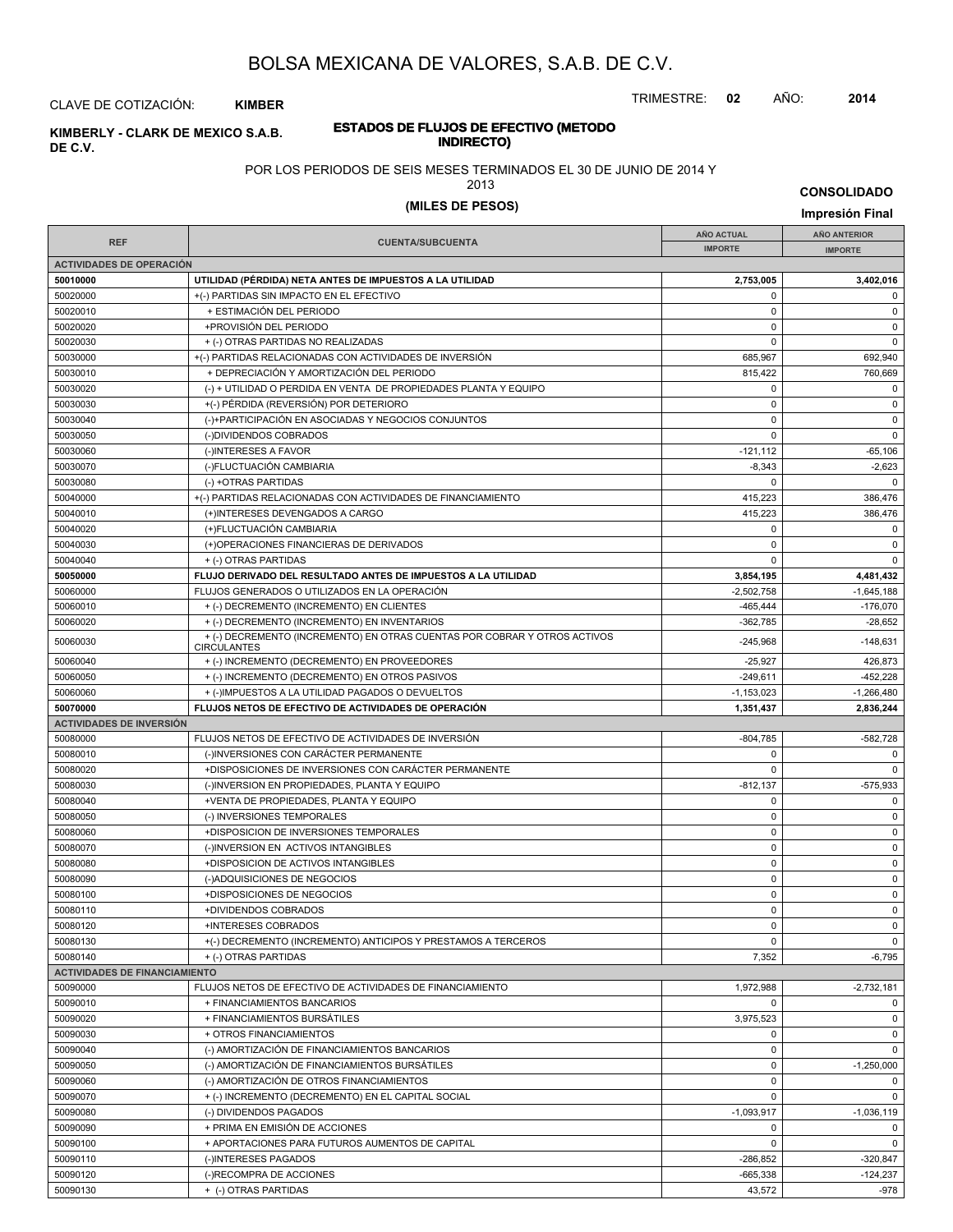TRIMESTRE: **02** AÑO: **2014**

# CLAVE DE COTIZACIÓN: **KIMBER**

# **ESTADOS DE FLUJOS DE EFECTIVO (METODO INDIRECTO) KIMBERLY - CLARK DE MEXICO S.A.B. DE C.V.**

POR LOS PERIODOS DE SEIS MESES TERMINADOS EL 30 DE JUNIO DE 2014 Y

2013

# **(MILES DE PESOS) Impresión Final**

|            |                                                                 | AÑO ACTUAL     | AÑO ANTERIOR   |
|------------|-----------------------------------------------------------------|----------------|----------------|
| <b>REF</b> | <b>CUENTA/SUBCUENTA</b>                                         | <b>IMPORTE</b> | <b>IMPORTE</b> |
| 50100000   | INCREMENTO (DISMINUCION) DE EFECTIVO Y EQUIVALENTES DE EFECTIVO | 2.519.640      | 478.665        |
| 50110000   | CAMBIOS EN EL VALOR DEL EFECTIVO Y EQUIVALENTES DE EFECTIVO     |                |                |
| 50120000   | EFECTIVO Y EQUIVALENTES DE EFECTIVO AL PRINCIPIO DEL PERIODO    | 5.390.250      | 3.464.930      |
| 50130000   | EFECTIVO Y EQUIVALENTES DE EFECTIVO AL FINAL DEL PERIODO        | 7.909.890      | 2.986.265      |

**CONSOLIDADO**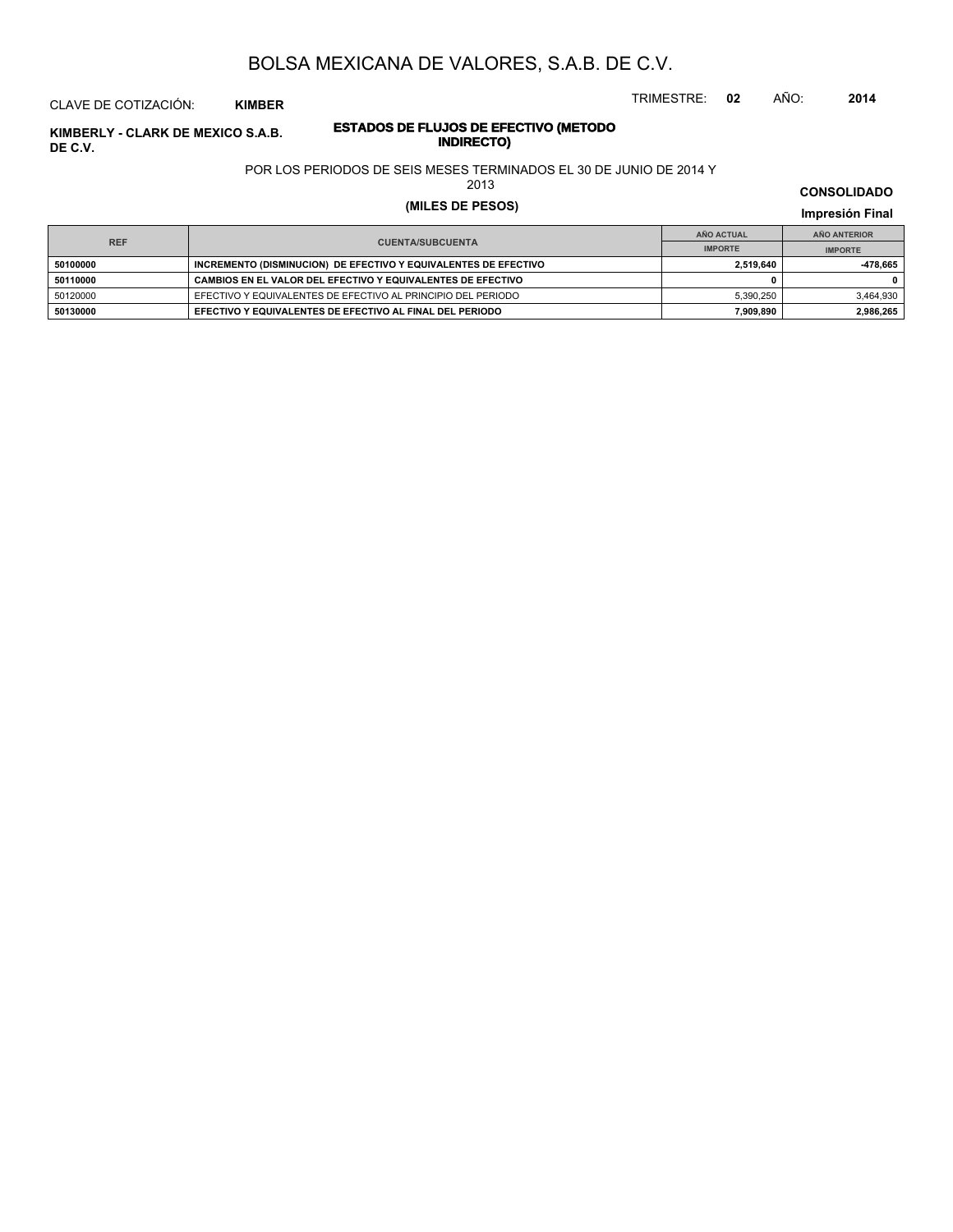**KIMBERLY - CLARK DE MEXICO**

#### **COMENTARIOS Y ANALISIS DE LA ADMINISTRACIÓN SOBRE LOS RESULTADOS DE S.A.B. DE C.V.** PAGINA / 2 **OPERACIÓN Y SITUACIÓN FINANCIERA DE LA COMPAÑÍA**

TRIMESTRE: **02** AÑO: **2014**

PAGINA 1/2 **CONSOLIDADO Impresión Final**

PUNTOS SOBRESALIENTES:

- VENTAS DE \$7,282 MILLONES, 4 POR CIENTO POR DEBAJO DEL AÑO ANTERIOR.
- \$1,879 MILLONES DE PESOS EN EBITDA; UN 26% DE MARGEN.
- \$1,873 MILLONES DE PESOS DE CAPEX EN LOS ÚLTIMOS DOCE MESES.
- EXITOSO ARRANQUE DE NUESTRA NUEVA MÁQUINA DE TISSUE.
- \$1,077 MILLONES DE PESOS EN RECOMPRA DE ACCIONES EN LOS ÚLTIMOS DOCE MESES.

EL SEGUNDO TRIMESTRE DEL 2014 CONTINUÓ SIENDO MUY COMPLICADO COMO CONSECUENCIA DE LA DEBILIDAD EN EL CONSUMO DOMÉSTICO Y MENORES PRECIOS, AUNADO A UN ESCENARIO DE COSTOS Y TIPO DE CAMBIO NEGATIVO. SIN EMBARGO, NUESTRA ESTRATEGIA DIRIGIDA A APOYAR NUESTRAS MARCAS Y FORTALECER NUESTRA POSICIÓN COMIENZA A DAR RESULTADOS TODA VEZ QUE YA EMPEZAMOS A MOSTRAR CRECIMIENTO EN VOLÚMENES.

LAS VENTAS NETAS DECRECIERON 4 POR CIENTO. SIN EMBARGO, DURANTE EL TRIMESTRE REGISTRAMOS MEJORAS SECUENCIALES.

LOS PRECIOS DE VENTA ESTUVIERON 5 POR CIENTO POR DEBAJO DEL AÑO ANTERIOR, MIENTRAS QUE EL VOLUMEN CRECIÓ LIGERAMENTE. LAS VENTAS DE PRODUCTOS AL CONSUMIDOR DISMINUYERON 5 POR CIENTO, NUESTROS PRODUCTOS DE PROFESSIONAL CRECIERON 10 POR CIENTO Y LAS EXPORTACIONES DISMINUYERON 9 POR CIENTO.

LOS PRECIOS EN DÓLARES DE LA MAYORÍA DE NUESTRAS MATERIAS PRIMAS MOSTRARON INCREMENTOS CONTRA EL AÑO ANTERIOR CON EXCEPCIÓN DE LAS PULPAS. LOS MATERIALES SÚPER ABSORBENTES, LA FIBRA PARA RECICLAR, LOS DERIVADOS DEL PETRÓLEO Y LA ENERGÍA, ESTUVIERON POR ENCIMA DEL AÑO ANTERIOR. LOS COSTOS TAMBIÉN ESTUVIERON AFECTADOS POR UN PESO MÁS DÉBIL, QUE DERIVÓ EN UNA CONTRACCIÓN DEL MARGEN BRUTO. CONTINUAMOS IMPULSANDO NUESTRO PROGRAMA DE AHORRO EN COSTOS MISMO QUE GENERÓ \$160 MILLONES DE PESOS DURANTE EL TRIMESTRE.

EL EBITDA DEL TRIMESTRE DECRECIÓ 18 POR CIENTO, REGISTRANDO UN MARGEN DE 25.8%, AÚN MUY SALUDABLE CONSIDERANDO EL ACTUAL AMBIENTE ECONÓMICO Y COMPETITIVO.

EN LOS ÚLTIMOS DOCE MESES HEMOS INVERTIDO \$2,950 MILLONES DE PESOS (\$1,873 MILLONES EN ACTIVOS FIJOS (CAPEX), Y \$1,077 MILLONES EN RECOMPRA DE ACCIONES PROPIAS) Y PAGADO DIVIDENDOS A NUESTROS ACCIONISTAS POR \$4,202 MILLONES DE PESOS.

CON BASE EN LAS EXPECTATIVAS DE CRECIMIENTO SEGUIMOS INVIRTIENDO EN AUMENTAR NUESTRA CAPACIDAD PRODUCTIVA Y EN PROYECTOS DE INNOVACIÓN. NUESTRO PRINCIPAL PROYECTO, LA MÁQUINA DE TISSUE EN QUERÉTARO, ARRANCÓ EXITOSAMENTE DURANTE EL MES DE JUNIO.

EN EL TRIMESTRE SE COLOCÓ EXITOSAMENTE UN BONO POR US\$250 MILLONES EN EL MERCADO 144A / REG. S. EL BONO TIENE UN VENCIMIENTO A 10 AÑOS PAGANDO UNA TASA DE 3.80% CON CALIFICACIONES "A-" Y "A" POR STANDARD & POOR´S Y FITCH RESPECTIVAMENTE. TANTO EL PRINCIPAL COMO EL PAGO DE INTERESES ESTÁN SWAPEADOS A PESOS DE MODO QUE EL EMITIR EN LOS MERCADOS INTERNACIONALES NO INCREMENTA NUESTRA EXPOSICIÓN AL DÓLAR.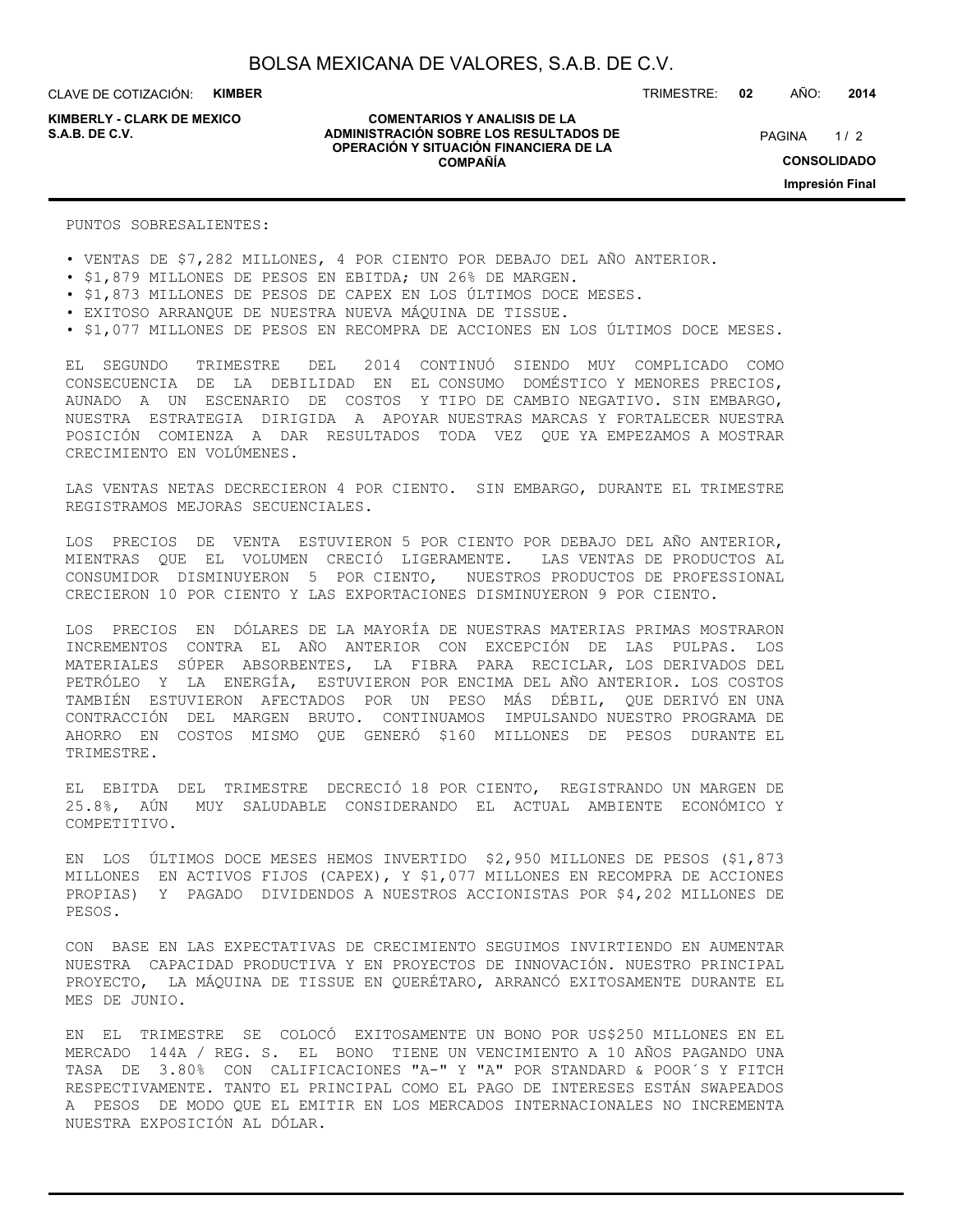CLAVE DE COTIZACIÓN: **KIMBER**

**KIMBERLY - CLARK DE MEXICO**

#### **COMENTARIOS Y ANALISIS DE LA ADMINISTRACIÓN SOBRE LOS RESULTADOS DE PAGINA 2/2 ADMINISTRACIÓN SOBRE LOS RESULTADOS DE** PAGINA 2/2 **OPERACIÓN Y SITUACIÓN FINANCIERA DE LA COMPAÑÍA**

 $2/2$ 

TRIMESTRE: **02** AÑO: **2014**

**Impresión Final**

AL 30 DE JUNIO LA COMPAÑÍA TENÍA \$7,910 MILLONES DE PESOS EN EFECTIVO.

LA COMPAÑÍA CUENTA CON INSTRUMENTOS FINANCIEROS DERIVADOS PARA CUBRIR TASAS DE INTERÉS Y EL TIPO DE CAMBIO DEL BONO ANTERIORMENTE DESCRITO. LOS CAMBIOS EN EL VALOR DE MERCADO DE ESTOS INSTRUMENTOS NO IMPACTARÍAN LOS RESULTADOS DE LA EMPRESA DE MODO MATERIAL.

NOTA: EN CUMPLIMIENTO A LO ESTABLECIDO EN EL ARTÍCULO 4.033.01 FRACC.VIII DEL REGLAMENTO INTERIOR DE LA BOLSA MEXICANA DE VALORES, SE INFORMA QUE LA COBERTURA DE ANÁLISIS DE VALORES DE KIMBER ES REALIZADA POR BBVA BANCOMER.

**CONSOLIDADO**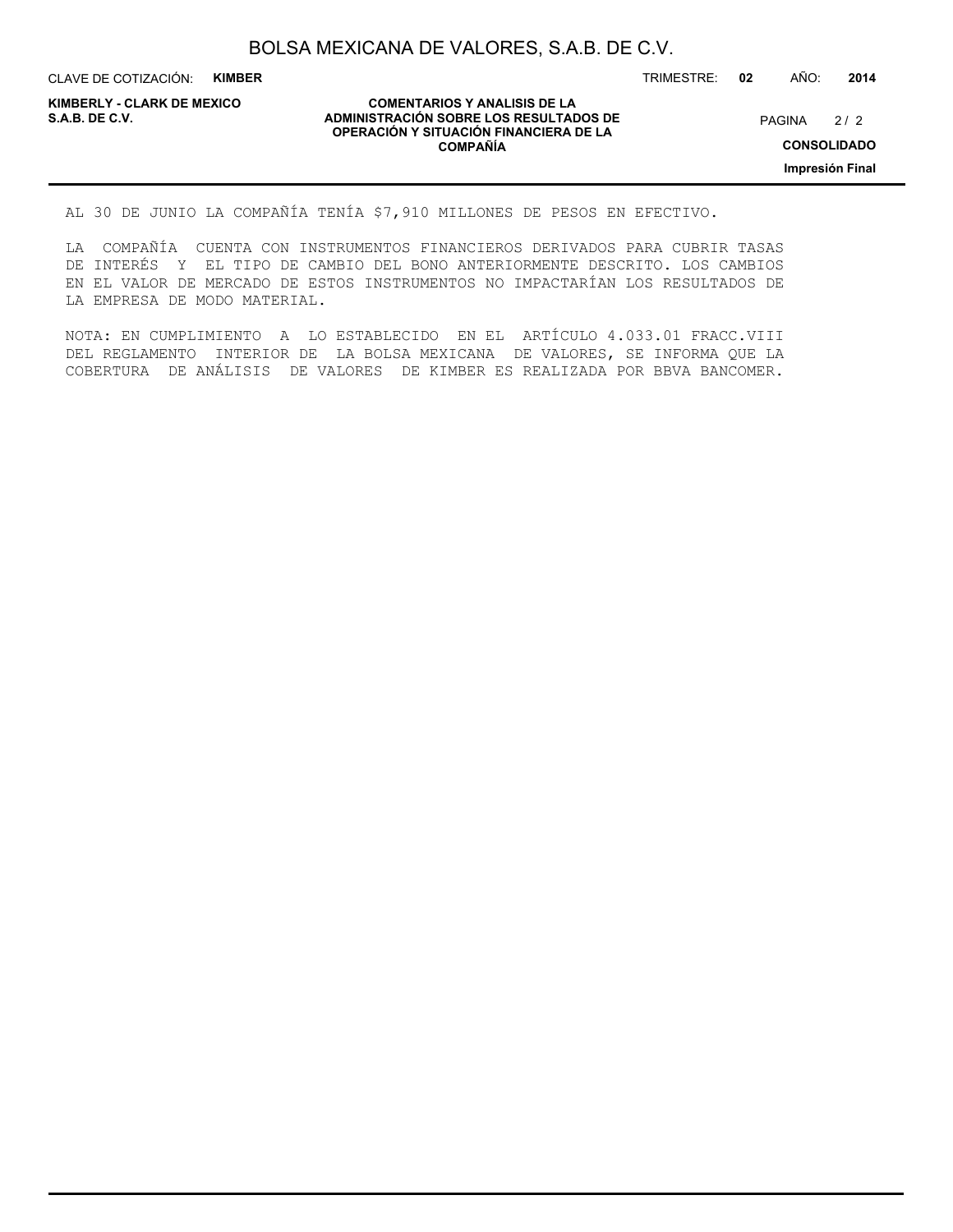|                                              | CLAVE DE COTIZACIÓN:<br><b>KIMBER</b> |   |     |                                                             |             |              | TRIMESTRE: | 02      | AÑO:          | 2014               |
|----------------------------------------------|---------------------------------------|---|-----|-------------------------------------------------------------|-------------|--------------|------------|---------|---------------|--------------------|
| KIMBERLY - CLARK DE MEXICO<br>S.A.B. DE C.V. |                                       |   |     | NOTAS COMPLEMENTARIAS A LA INFORMACIÓN<br><b>FINANCIERA</b> |             |              |            |         | <b>PAGINA</b> | 1/1                |
|                                              |                                       |   |     |                                                             |             |              |            |         |               | <b>CONSOLIDADO</b> |
|                                              |                                       |   |     |                                                             |             |              |            |         |               | Impresión Final    |
| CONSULTAR<br>IFRSTRIM.PDF ADJUNTO.           | NOTAS                                 | A | LOS | ESTADOS                                                     | FINANCIEROS | CONSOLIDADOS | ΕN         | ARCHIVO |               |                    |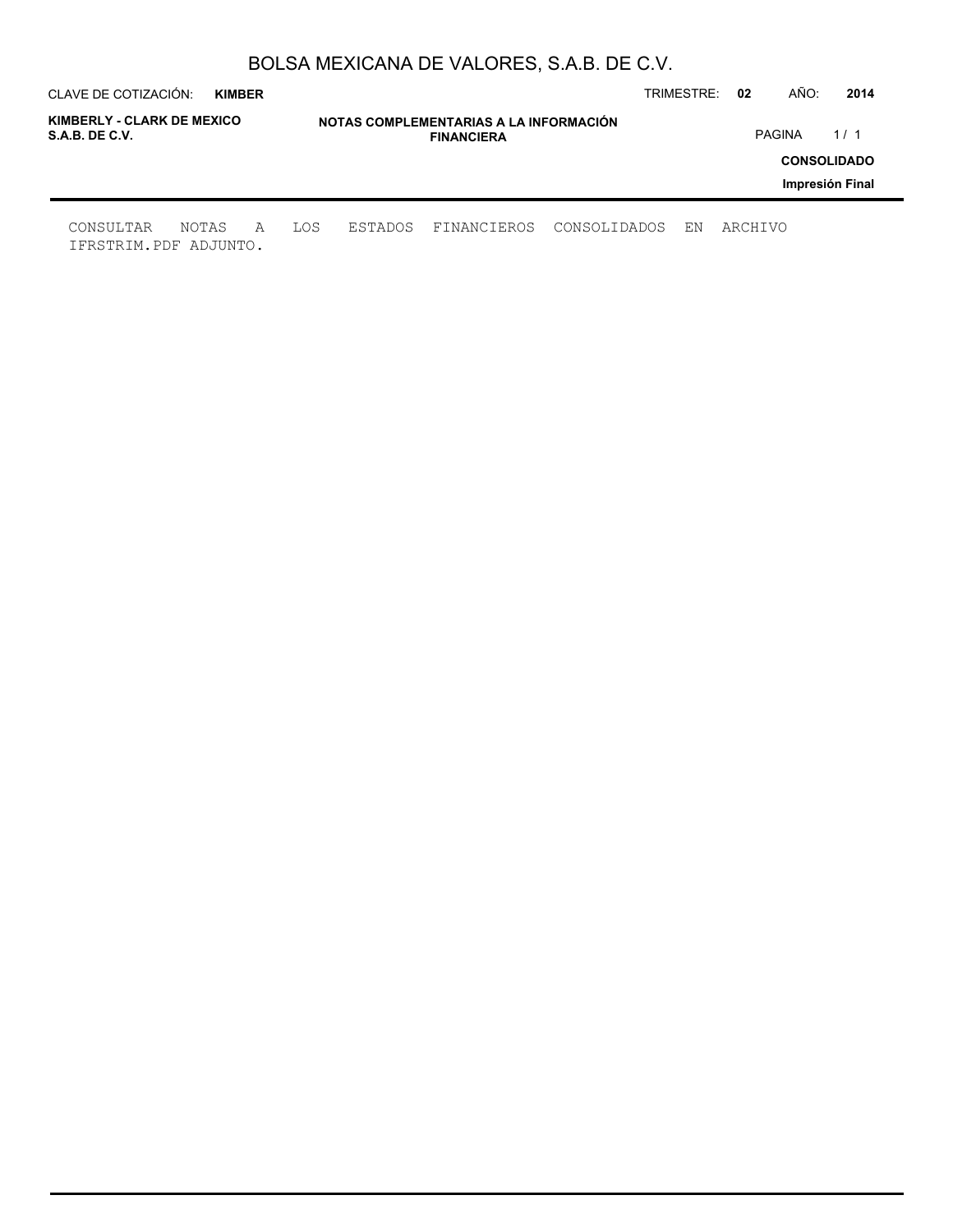CLAVE DE COTIZACIÓN TRIMESTRE **02** AÑO **2014 KIMBER**

**KIMBERLY - CLARK DE MEXICO S.A.B. DE C.V.**

# **INVERSIONES EN ASOCIADAS Y NEGOCIOS CONJUNTOS (MILES DE PESOS)**

**CONSOLIDADO**

**Impresión Final**

| <b>NOMBRE DE LA EMPRESA</b>              | <b>ACTIVIDAD PRINCIPAL</b> | <b>NO. DE ACCIONES</b> | $%$ DE<br><b>TENEN</b> | <b>MONTO TOTAL</b>                    |                               |  |
|------------------------------------------|----------------------------|------------------------|------------------------|---------------------------------------|-------------------------------|--|
|                                          |                            |                        | CIA                    | <b>COSTO DE</b><br><b>ADQUISICION</b> | <b>VALOR</b><br><b>ACTUAL</b> |  |
| <b>TOTAL DE INVERSIONES EN ASOCIADAS</b> |                            |                        |                        |                                       |                               |  |

**OBSERVACIONES**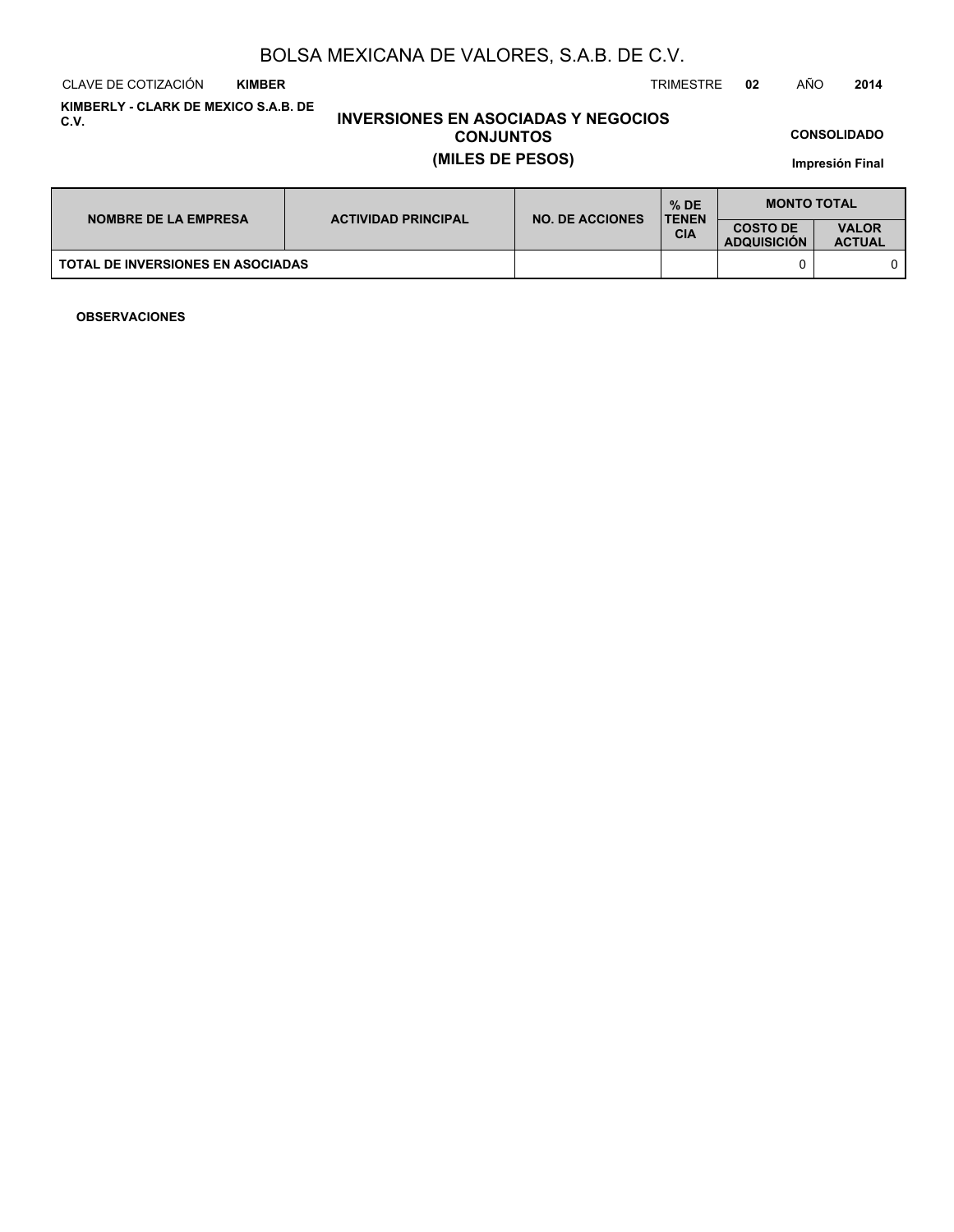#### TRIMESTRE **<sup>02</sup>** AÑO**<sup>2014</sup>**

**KIMBERLY - CLARK DE MEXICO S.A.B. DE C.V.**CLAVE DE COTIZACIÓN**KIMBER**

# **DESGLOSE DE CRÉDITOS**

## (MILES DE PESOS)

**CONSOLIDADO**

**Impresión Final**

|                               |                                                    |                                          |                                |                                            | VENCTOS, O AMORT, DENOMINADOS EN MONEDA NACIONAL |                            |                     |              |                            |                              | <b>VENCTOS, O AMORT, DENOMINADOS EN MONEDA EXTRANJERA</b> |                    |                     |                     |              |                       |
|-------------------------------|----------------------------------------------------|------------------------------------------|--------------------------------|--------------------------------------------|--------------------------------------------------|----------------------------|---------------------|--------------|----------------------------|------------------------------|-----------------------------------------------------------|--------------------|---------------------|---------------------|--------------|-----------------------|
| TIPO DE CRÉDITO / INSTITUCIÓN | <b>INSTITUCION</b><br><b>EXTRANJERA</b><br>(SI/NO) | <b>FECHA DE FIRMA</b><br><b>CONTRATO</b> | <b>FECHA DE</b><br>VENCIMIENTO | TASA DE<br>INTERÉS Y/O<br><b>SOBRETASA</b> |                                                  | <b>INTERVALO DE TIEMPO</b> |                     |              | <b>INTERVALO DE TIEMPO</b> |                              |                                                           |                    |                     |                     |              |                       |
|                               |                                                    |                                          |                                |                                            | AÑO ACTUAL                                       | <b>HASTA 1 AÑO</b>         | <b>HASTA 2 AÑOS</b> | HASTA 3 AÑOS | HASTA 4 AÑOS               | HASTA 5 AÑOS O<br><b>MÁS</b> | AÑO ACTUAL                                                | <b>HASTA 1 AÑO</b> | <b>HASTA 2 AÑOS</b> | <b>HASTA 3 AÑOS</b> | HASTA 4 AÑOS | HASTA 5 AÑOS O<br>MÁS |
| <b>BANCARIOS</b>              |                                                    |                                          |                                |                                            |                                                  |                            |                     |              |                            |                              |                                                           |                    |                     |                     |              |                       |
| <b>COMERCIO EXTERIOR</b>      |                                                    |                                          |                                |                                            |                                                  |                            |                     |              |                            |                              |                                                           |                    |                     |                     |              |                       |
| <b>CON GARANTÍA</b>           |                                                    |                                          |                                |                                            |                                                  |                            |                     |              |                            |                              |                                                           |                    |                     |                     |              |                       |
| <b>BANCA COMERCIAL</b>        |                                                    |                                          |                                |                                            |                                                  |                            |                     |              |                            |                              |                                                           |                    |                     |                     |              |                       |
| <b>OTROS</b>                  |                                                    |                                          |                                |                                            |                                                  |                            |                     |              |                            |                              |                                                           |                    |                     |                     |              |                       |
| <b>TOTAL BANCARIOS</b>        |                                                    |                                          |                                |                                            |                                                  |                            |                     |              |                            |                              |                                                           |                    |                     |                     |              |                       |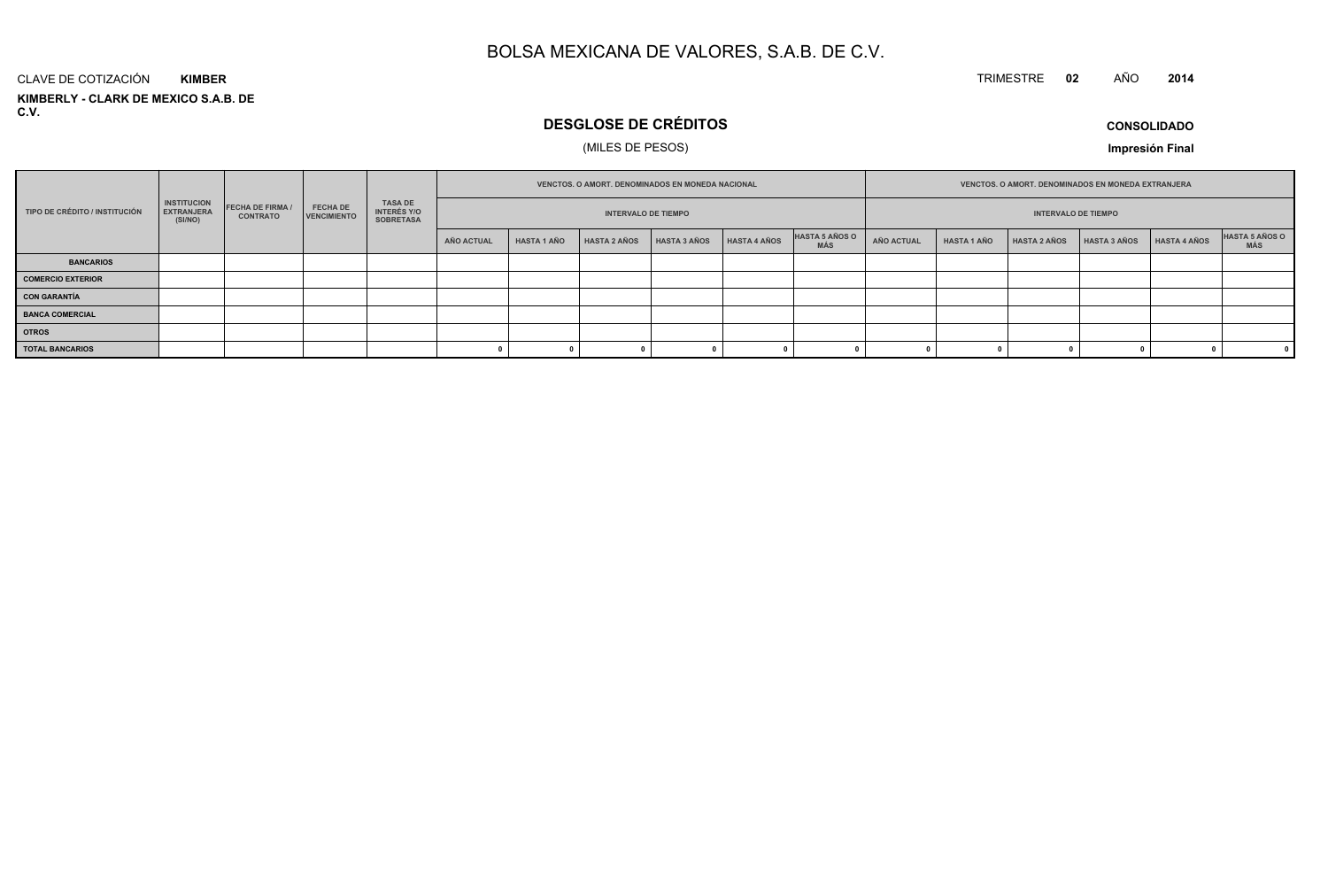#### CLAVE DE COTIZACIÓN**KIMBER**

**KIMBERLY - CLARK DE MEXICO S.A.B. DE C.V.**

# **DESGLOSE DE CRÉDITOS**

#### (MILES DE PESOS)

|                                                            |                                                    |                                            |                                       |                                                          | <b>VENCTOS, O AMORT, DENOMINADOS EN MONEDA NACIONAL</b> |                    |                     |                     |                     |                              | <b>VENCTOS, O AMORT, DENOMINADOS EN MONEDA EXTRANJERA</b> |                    |                     |                     |                     |                              |
|------------------------------------------------------------|----------------------------------------------------|--------------------------------------------|---------------------------------------|----------------------------------------------------------|---------------------------------------------------------|--------------------|---------------------|---------------------|---------------------|------------------------------|-----------------------------------------------------------|--------------------|---------------------|---------------------|---------------------|------------------------------|
| TIPO DE CRÉDITO / INSTITUCIÓN                              | <b>INSTITUCION</b><br><b>EXTRANJERA</b><br>(SI/NO) | <b>FECHA DE FIRMA /</b><br><b>CONTRATO</b> | <b>FECHA DE</b><br><b>VENCIMIENTO</b> | <b>TASA DE</b><br><b>INTERÉS Y/O</b><br><b>SOBRETASA</b> | <b>INTERVALO DE TIEMPO</b>                              |                    |                     |                     |                     |                              | <b>INTERVALO DE TIEMPO</b>                                |                    |                     |                     |                     |                              |
|                                                            |                                                    |                                            |                                       |                                                          | AÑO ACTUAL                                              | <b>HASTA 1 AÑO</b> | <b>HASTA 2 AÑOS</b> | <b>HASTA 3 AÑOS</b> | <b>HASTA 4 AÑOS</b> | <b>HASTA 5 AÑOS O</b><br>MÁS | <b>AÑO ACTUAL</b>                                         | <b>HASTA 1 AÑO</b> | <b>HASTA 2 AÑOS</b> | <b>HASTA 3 AÑOS</b> | <b>HASTA 4 AÑOS</b> | <b>HASTA 5 AÑOS C</b><br>MÁS |
| <b>BURSÁTILES</b>                                          |                                                    |                                            |                                       |                                                          |                                                         |                    |                     |                     |                     |                              |                                                           |                    |                     |                     |                     |                              |
| <b>LISTADAS EN BOLSA (MÉXICO Y/O</b><br><b>EXTRANJERO)</b> |                                                    |                                            |                                       |                                                          |                                                         |                    |                     |                     |                     |                              |                                                           |                    |                     |                     |                     |                              |
| <b>QUIROGRAFARIOS</b>                                      |                                                    |                                            |                                       |                                                          |                                                         |                    |                     |                     |                     |                              |                                                           |                    |                     |                     |                     |                              |
| CERTIFICADOS BURSATILES                                    | <b>NO</b>                                          | 05/07/2007                                 | 26/06/2017                            | 3.69                                                     | $\Omega$                                                | $\Omega$           | $\Omega$            | 2,500,000           | $\Omega$            | $\Omega$                     |                                                           |                    |                     |                     |                     |                              |
| <b>CERTIFICADOS BURSATILES</b>                             | <b>NO</b>                                          | 30/03/2009                                 | 22/03/2016                            | 9.98                                                     | $\Omega$                                                |                    | 800,000             |                     |                     |                              |                                                           |                    |                     |                     |                     |                              |
| <b>CERTIFICADOS BURSATILES</b>                             | NO.                                                | 06/10/2009                                 | 02/10/2014                            | 4.27                                                     | 2,300,000                                               |                    | $\sqrt{ }$          |                     | $\Omega$            |                              |                                                           |                    |                     |                     |                     |                              |
| <b>CERTIFICADOS BURSATILES</b>                             | <b>NO</b>                                          | 06/10/2009                                 | 26/09/2019                            | 9.65                                                     | $\Omega$                                                |                    | $\Omega$            |                     | $\Omega$            | 400,000                      |                                                           |                    |                     |                     |                     |                              |
| CERTIFICADOS BURSATILES                                    | <b>NO</b>                                          | 11/11/2010                                 | 05/11/2015                            | 3.61                                                     | $\Omega$                                                | $\Omega$           | 1,500,000           |                     | $\Omega$            | $\Omega$                     |                                                           |                    |                     |                     |                     |                              |
| CERTIFICADOS BURSATILES                                    | <b>NO</b>                                          | 11/11/2010                                 | 29/10/2020                            | 7.17                                                     |                                                         |                    |                     |                     | $\Omega$            | 2,500,000                    |                                                           |                    |                     |                     |                     |                              |
| <b>CERTIFICADOS BURSATILES</b>                             | NO.                                                | 30/09/2013                                 | 24/09/2018                            | 3.96                                                     | $\Omega$                                                |                    | $\cap$              |                     | $\Omega$            | 1,500,000                    |                                                           |                    |                     |                     |                     |                              |
| CERTIFICADOS BURSATILES (1)                                | <b>NO</b>                                          | 30/09/2013                                 | 18/09/2023                            | 6.98                                                     | $\Omega$                                                |                    |                     |                     |                     | 1,695,267                    |                                                           |                    |                     |                     |                     |                              |
| <b>CON GARANTÍA</b>                                        |                                                    |                                            |                                       |                                                          |                                                         |                    |                     |                     |                     |                              |                                                           |                    |                     |                     |                     |                              |
| <b>COLOCACIONES PRIVADAS</b>                               |                                                    |                                            |                                       |                                                          |                                                         |                    |                     |                     |                     |                              |                                                           |                    |                     |                     |                     |                              |
| <b>QUIROGRAFARIOS</b>                                      |                                                    |                                            |                                       |                                                          |                                                         |                    |                     |                     |                     |                              |                                                           |                    |                     |                     |                     |                              |
| BONO RULE 144A                                             | SI                                                 | 08/04/2014                                 | 08/04/2024                            | 3.8                                                      |                                                         |                    |                     |                     |                     |                              |                                                           |                    |                     | $\Omega$            | $\Omega$            | 3,242,500                    |
| <b>CON GARANTÍA</b>                                        |                                                    |                                            |                                       |                                                          |                                                         |                    |                     |                     |                     |                              |                                                           |                    |                     |                     |                     |                              |
| <b>TOTAL BURSÁTILES</b>                                    |                                                    |                                            |                                       |                                                          | 2,300,000                                               | $\mathbf{0}$       | 2,300,000           | 2,500,000           |                     | 6,095,267                    | $\mathbf{0}$                                              |                    |                     |                     |                     | 3,242,500                    |

### **CONSOLIDADO**

**Impresión Final**

TRIMESTRE **<sup>02</sup>** AÑO **<sup>2014</sup>**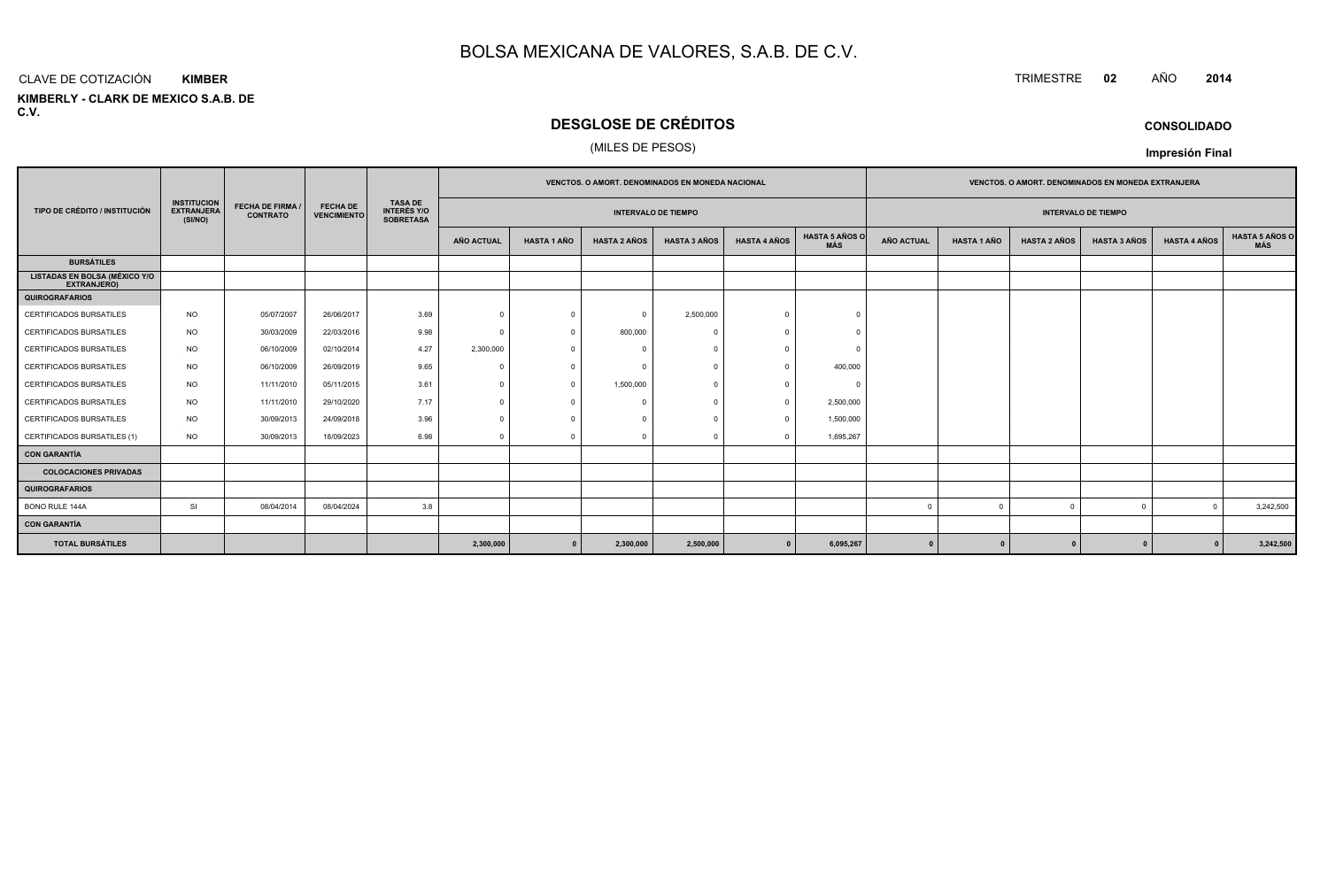#### CLAVE DE COTIZACIÓN**KIMBER**

 **KIMBERLY - CLARK DE MEXICO S.A.B. DEC.V.**

# **DESGLOSE DE CRÉDITOS**

#### (MILES DE PESOS)

|                                                                                       |                                                    |                                     |                                       | VENCTOS. O AMORT. DENOMINADOS EN MONEDA NACIONAL |                    |                            |                     |                     | VENCTOS. O AMORT. DENOMINADOS EN MONEDA EXTRANJERA |                   |                    |                            |                     |                     |                         |
|---------------------------------------------------------------------------------------|----------------------------------------------------|-------------------------------------|---------------------------------------|--------------------------------------------------|--------------------|----------------------------|---------------------|---------------------|----------------------------------------------------|-------------------|--------------------|----------------------------|---------------------|---------------------|-------------------------|
| TIPO DE CRÉDITO / INSTITUCIÓN                                                         | <b>INSTITUCION</b><br><b>EXTRANJERA</b><br>(SI/NO) | <b>FECHA</b><br><b>CONCERTACIÓN</b> | <b>FECHA DE</b><br><b>VENCIMIENTO</b> |                                                  |                    | <b>INTERVALO DE TIEMPO</b> |                     |                     |                                                    |                   |                    | <b>INTERVALO DE TIEMPO</b> |                     |                     |                         |
|                                                                                       |                                                    |                                     |                                       | <b>AÑO ACTUAL</b>                                | <b>HASTA 1 AÑO</b> | <b>HASTA 2 AÑOS</b>        | <b>HASTA 3 AÑOS</b> | <b>HASTA 4 AÑOS</b> | <b>HASTA 5 AÑOS O</b><br><b>MÁS</b>                | <b>AÑO ACTUAL</b> | <b>HASTA 1 AÑO</b> | <b>HASTA 2 AÑOS</b>        | <b>HASTA 3 AÑOS</b> | <b>HASTA 4 AÑOS</b> | HASTA 5 AÑOS O          |
| OTROS PASIVOS CIRCULANTES Y<br>NO CIRCULANTES CON COSTO                               |                                                    |                                     |                                       |                                                  |                    |                            |                     |                     |                                                    |                   |                    |                            |                     |                     |                         |
| <b>TOTAL OTROS PASIVOS</b><br><b>CIRCULANTES Y NO CIRCULANTES</b><br><b>CON COSTO</b> |                                                    |                                     |                                       | $\Omega$                                         | $\Omega$           | $\Omega$                   | $\Omega$            | $\Omega$            | $\sqrt{ }$                                         |                   | $\Omega$           |                            | $\overline{0}$      | $\Omega$            |                         |
|                                                                                       |                                                    |                                     |                                       |                                                  |                    |                            |                     |                     |                                                    |                   |                    |                            |                     |                     |                         |
| <b>PROVEEDORES</b>                                                                    |                                                    |                                     |                                       |                                                  |                    |                            |                     |                     |                                                    |                   |                    |                            |                     |                     |                         |
| <b>VARIOS</b>                                                                         | <b>NO</b>                                          | 30/06/2014                          |                                       | $\Omega$                                         | 1,400,286          |                            |                     |                     |                                                    |                   |                    |                            |                     |                     |                         |
| <b>VARIOS</b>                                                                         | <b>NO</b>                                          | 30/06/2014                          |                                       |                                                  |                    |                            |                     |                     |                                                    | 0                 | 1,879,197          |                            |                     |                     |                         |
| <b>TOTAL PROVEEDORES</b>                                                              |                                                    |                                     |                                       | $\circ$                                          | 1,400,286          |                            |                     |                     |                                                    | $\Omega$          | 1,879,197          |                            |                     |                     |                         |
|                                                                                       |                                                    |                                     |                                       |                                                  |                    |                            |                     |                     |                                                    |                   |                    |                            |                     |                     |                         |
| OTROS PASIVOS CIRCULANTES Y<br><b>NO CIRCULANTES</b>                                  |                                                    |                                     |                                       |                                                  |                    |                            |                     |                     |                                                    |                   |                    |                            |                     |                     |                         |
| VARIOS                                                                                | <b>NO</b>                                          |                                     |                                       | $\Omega$                                         | 4,717,436          | $\mathbf 0$                | - 0                 | $\Omega$            | $\Omega$                                           |                   |                    |                            |                     |                     |                         |
| BANAMEX S.A. (2)                                                                      | <b>NO</b>                                          |                                     |                                       | $\Omega$                                         |                    | $\mathbf 0$                | 169,327             | $\Omega$            | $\Omega$                                           |                   |                    |                            |                     |                     |                         |
| BOFA MERRILL LYNCH (2)                                                                | SI                                                 |                                     |                                       | $\Omega$                                         |                    | $\mathbf 0$                | $\Omega$            | $\Omega$            | 217,718                                            |                   |                    |                            |                     |                     |                         |
| <b>VARIOS</b>                                                                         | <b>NO</b>                                          |                                     |                                       | $\Omega$                                         |                    | $\mathbf 0$                | $\Omega$            | 88,730              | 72,733                                             |                   |                    |                            |                     |                     |                         |
| VARIOS                                                                                | <b>NO</b>                                          |                                     |                                       |                                                  |                    |                            |                     |                     |                                                    |                   | 18,988             | $\Omega$                   | $\Omega$            | $\Omega$            | $\overline{\mathbf{0}}$ |
| <b>TOTAL OTROS PASIVOS</b><br><b>CIRCULANTES Y NO CIRCULANTES</b>                     |                                                    |                                     |                                       | $\mathbf{0}$                                     | 4,717,436          | $\mathbf 0$                | 169,327             | 88,730              | 290,451                                            |                   | 18,988             | $\Omega$                   | $\overline{0}$      | $\Omega$            |                         |
|                                                                                       |                                                    |                                     |                                       |                                                  |                    |                            |                     |                     |                                                    |                   |                    |                            |                     |                     |                         |
| <b>TOTAL GENERAL</b>                                                                  |                                                    |                                     |                                       | 2,300,000                                        | 6,117,722          | 2,300,000                  | 2,669,327           | 88,730              | 6,385,718                                          | $\mathbf 0$       | 1,898,185          | 0                          | $\mathbf{0}$        | $\mathbf{0}$        | 3,242,500               |

#### **OBSERVACIONES**

(1) SE INCLUYEN \$54,733 DE GASTOS POR EMISIÓN DE DEUDA DISMINUIDOS DELCERTIFICADO BURSÁTIL CON VENCIMIENTO AL 18/09/2023.

(2) INSTRUMENTOS FINANCIEROS DERIVADOS.

**CONSOLIDADO**

**Impresión Final**

TRIMESTRE **<sup>02</sup>** AÑO **<sup>2014</sup>**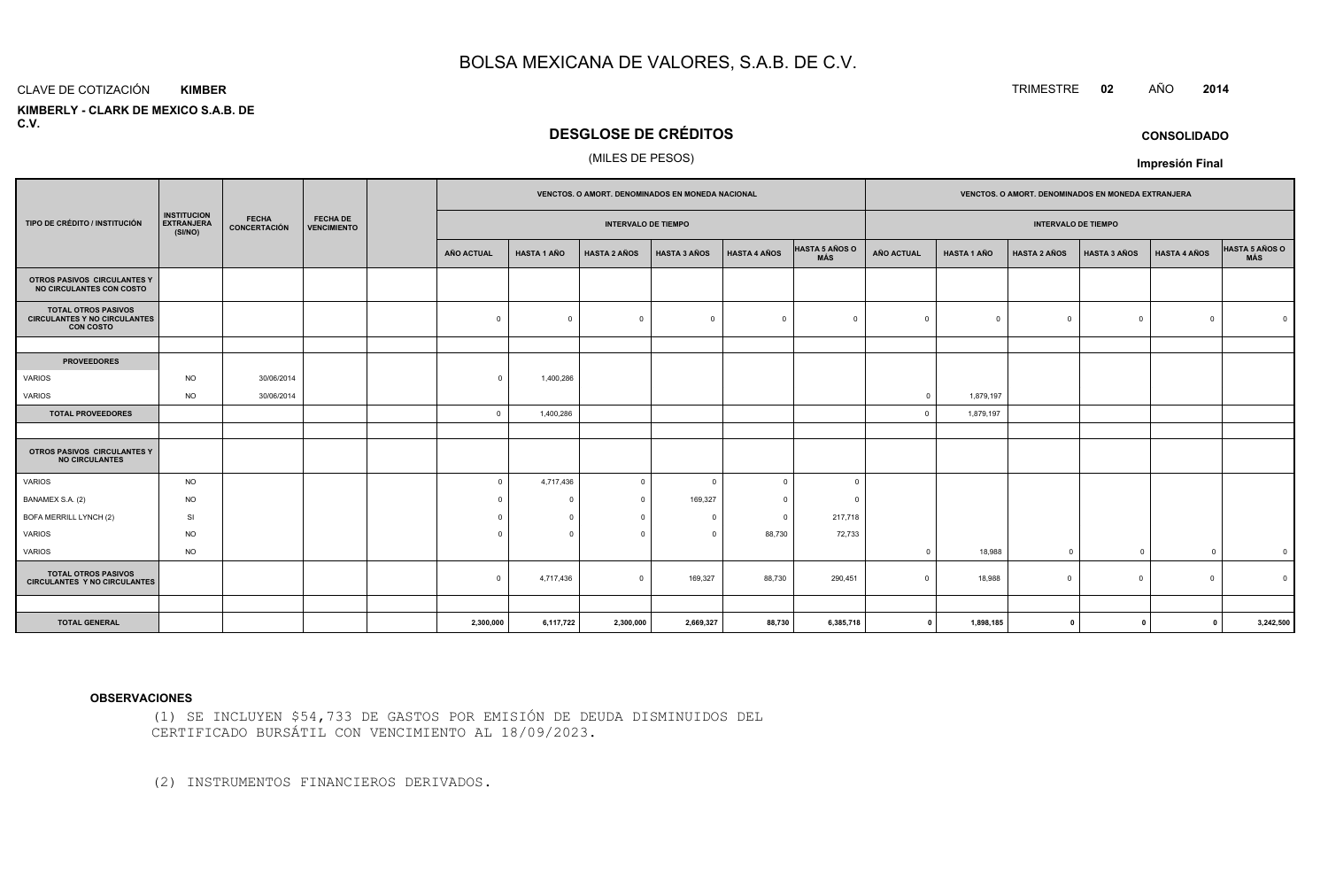#### CLAVE DE COTIZACIÓN: **KIMBER KIMBERLY - CLARK DE MEXICO S.A.B. DE C.V.**

#### **POSICIÓN MONETARIA EN MONEDA EXTRANJERA**

#### **CONSOLIDADO**

#### **(MILES DE PESOS)**

#### **Impresión Final**

| POSICIÓN EN MONEDA EXTRANJERA | <b>DÓLARES</b>   |                       | <b>OTRAS MONEDAS</b> |                       | <b>TOTAL MILES DE</b> |  |
|-------------------------------|------------------|-----------------------|----------------------|-----------------------|-----------------------|--|
| (MILES DE PESOS)              | MILES DE DÓLARES | <b>MILES DE PESOS</b> | MILES DE DÓLARES     | <b>MILES DE PESOS</b> | <b>PESOS</b>          |  |
| <b>ACTIVO MONETARIO</b>       | 89,283           | 1,158,000             | 0                    | 0                     | 1,158,000             |  |
| <b>CIRCULANTE</b>             | 89,283           | 1,158,000             | 0                    | 0                     | 1,158,000             |  |
| NO CIRCULANTE                 | 0                | 0                     | 0                    | 0                     | $\mathbf 0$           |  |
| <b>PASIVO</b>                 | 396,352          | 5,140,685             | 0                    | 0                     | 5,140,685             |  |
| <b>CIRCULANTE</b>             | 146,352          | 1,898,185             | 0                    | 0                     | 1,898,185             |  |
| NO CIRCULANTE                 | 250,000          | 3,242,500             | 0                    | 0                     | 3,242,500             |  |
| <b>SALDO NETO</b>             | $-307,069$       | $-3,982,685$          | 0                    | 0                     | $-3,982,685$          |  |

#### **OBSERVACIONES**

- EL TIPO DE CAMBIO UTILIZADO PARA VALUAR ESTAS PARTIDAS FUE DE \$12.97 PESOS POR UN DÓLAR ESTADOUNIDENSE.

- PARA CUBRIR LA TOTALIDAD DE LOS 250 MILLONES DE DÓLARES A LARGO PLAZO SE TIENE CONTRATADO UN DERIVADO DENOMINADO CROSS CURRENCY SWAP. POR LO QUE LA EXPOSICIÓN REAL EN MONEDA EXTRANJERA ES 57,069 MILES DE DÓLARES.

TRIMESTRE: **02** AÑO: **2014**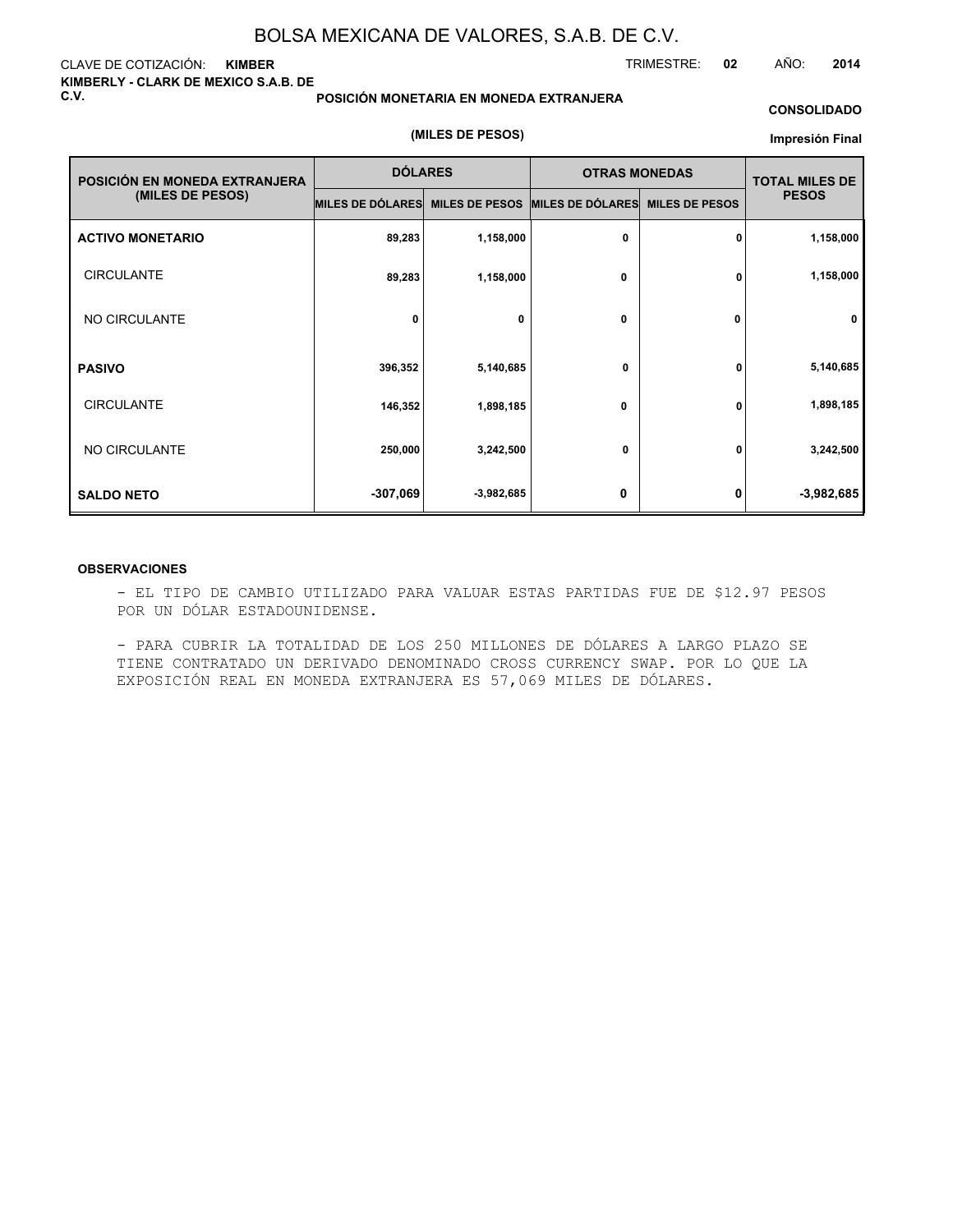| CLAVE DE COTIZACIÓN:                         | <b>KIMBER</b> |                              | TRIMESTRE: | 02 | AÑO:   | 2014                                         |
|----------------------------------------------|---------------|------------------------------|------------|----|--------|----------------------------------------------|
| KIMBERLY - CLARK DE MEXICO S.A.B. DE<br>C.V. |               | <b>INSTRUMENTOS DE DEUDA</b> |            |    | PAGINA | 1/2<br><b>CONSOLIDADO</b><br>Impresión Final |

## **LIMITACIONES FINANCIERAS SEGÚN CONTRATO, ESCRITURAS DE LA EMISION Y/O TITULO**

LAS OBLIGACIONES DE LOS CERTIFICADOS BURSÁTILES, SON DE HACER Y NO HACER; QUE NO INCLUYEN RESTRICCIONES FINANCIERAS.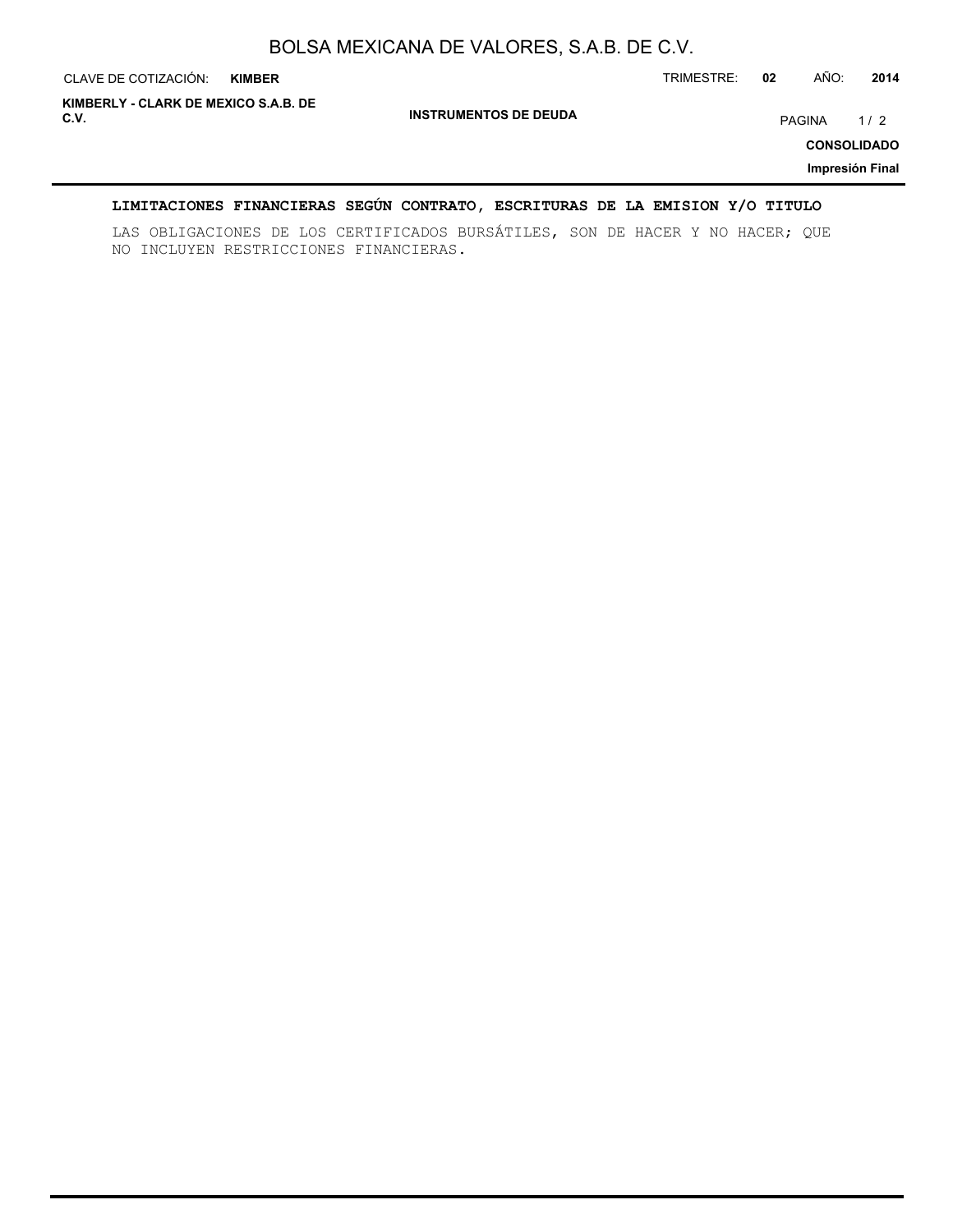| CLAVE DE COTIZACIÓN:                         | <b>KIMBER</b> |                              | TRIMESTRE: | 02     | AÑO: | 2014                                         |
|----------------------------------------------|---------------|------------------------------|------------|--------|------|----------------------------------------------|
| KIMBERLY - CLARK DE MEXICO S.A.B. DE<br>C.V. |               | <b>INSTRUMENTOS DE DEUDA</b> |            | PAGINA |      | 2/2<br><b>CONSOLIDADO</b><br>Impresión Final |
|                                              |               |                              |            |        |      |                                              |

**SITUACIÓN ACTUAL DE LAS LIMITACIONES FINANCIERAS**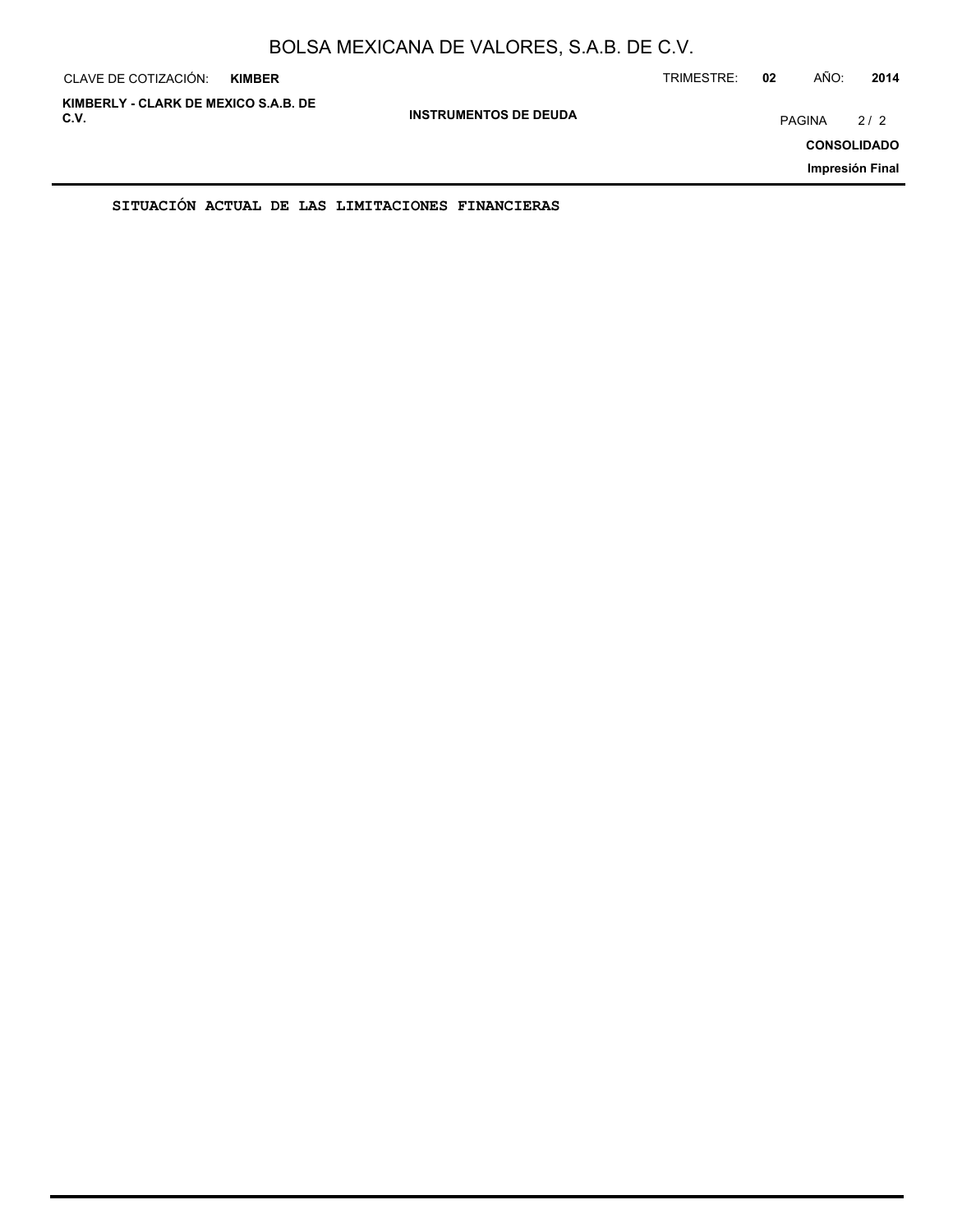CLAVE DE COTIZACIÓN TRIMESTRE **02** AÑO **2014 KIMBER**

**KIMBERLY - CLARK DE MEXICO S.A.B. DE C.V.**

# **DISTRIBUCIÓN DE INGRESOS POR PRODUCTO**

#### **INGRESOS TOTALES (MILES DE PESOS)**

**CONSOLIDADO**

**Impresión Final**

| <b>PRINCIPALES PRODUCTOS O LINEA</b>      | <b>VENTAS</b>  |                | $%$ DE<br><b>PARTICIPACION EN</b> | <b>PRINCIPALES</b> |                 |  |  |  |  |  |  |
|-------------------------------------------|----------------|----------------|-----------------------------------|--------------------|-----------------|--|--|--|--|--|--|
| <b>DE PRODUCTOS</b>                       | <b>VOLUMEN</b> | <b>IMPORTE</b> | <b>EL MERCADO</b>                 | <b>MARCAS</b>      | <b>CLIENTES</b> |  |  |  |  |  |  |
| <b>INGRESOS NACIONALES</b>                |                |                |                                   |                    |                 |  |  |  |  |  |  |
| PROD. AL CONSUMIDOR                       | 0              | 13,874,474     | 0.00                              |                    |                 |  |  |  |  |  |  |
| INGRESOS POR EXPORTACIÓN                  |                |                |                                   |                    |                 |  |  |  |  |  |  |
| <b>INFORMACION TOTAL</b>                  | 0              | 669,707        | 0.00                              |                    |                 |  |  |  |  |  |  |
| INGRESOS DE SUBSIDIARIAS EN EL EXTRANJERO |                |                |                                   |                    |                 |  |  |  |  |  |  |
| <b>INFORMACION TOTAL</b>                  | 0              | $\Omega$       | 0.00                              |                    |                 |  |  |  |  |  |  |
| <b>TOTAL</b>                              | 0              | 14,544,181     |                                   |                    |                 |  |  |  |  |  |  |

**OBSERVACIONES**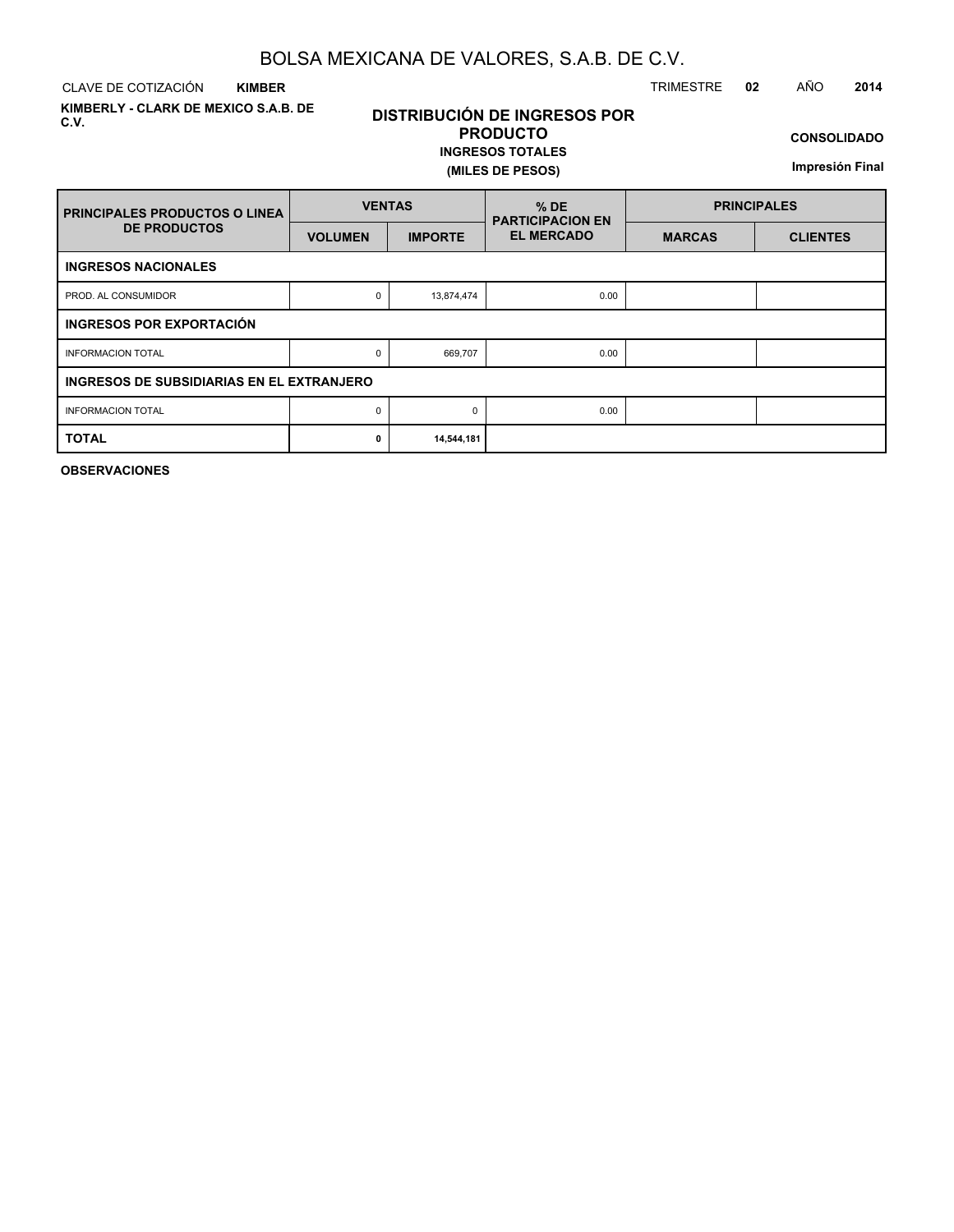**KIMBERLY - CLARK DE MEXICO S.A.B. DE C.V.**CLAVE DE COTIZACIÓN**KIMBER**

# **INTEGRACIÓN DEL CAPITAL SOCIALPAGADO**

#### **CARACTERISTICAS DE LAS ACCIONES**

**CONSOLIDADO**

**Impresión Final**

| <b>SERIES</b> |                           | <b>CUPÓN</b> |                                                                    | <b>NUMERO DE ACCIONES</b> |                          | <b>CAPITAL SOCIAL</b> |                 |              |  |
|---------------|---------------------------|--------------|--------------------------------------------------------------------|---------------------------|--------------------------|-----------------------|-----------------|--------------|--|
|               | VALOR NOMINAL(\$) VIGENTE |              | <b>PORCIÓN FIJA</b><br><b>PORCIÓN VARIABLE</b><br><b>MEXICANOS</b> |                           | <b>LIBRE SUSCRIPCIÓN</b> | <b>FIJO</b>           | <b>VARIABLE</b> |              |  |
| ١A            | 0.00000                   | 42           | 1,616,942,871                                                      |                           | 1,616,942,871            | 0                     | 4,404           | $\mathbf{0}$ |  |
| lв            | 0.00000                   | 42           | 1,491,354,212                                                      |                           | 0                        | 1,491,354,212         | 4,075           | $\mathbf{0}$ |  |
| <b>TOTAL</b>  |                           |              | 3,108,297,083                                                      |                           | 1,616,942,871            | 1,491,354,212         | 8,479           | 0            |  |

**TOTAL DE ACCIONES QUE REPRESENTAN EL CAPITAL SOCIAL PAGADO A LA FECHA DE ENVIO DE LA INFORMACIÓN:**

3,108,297,083

TRIMESTRE

**OBSERVACIONES**

 **<sup>02</sup>** AÑO**<sup>2014</sup>**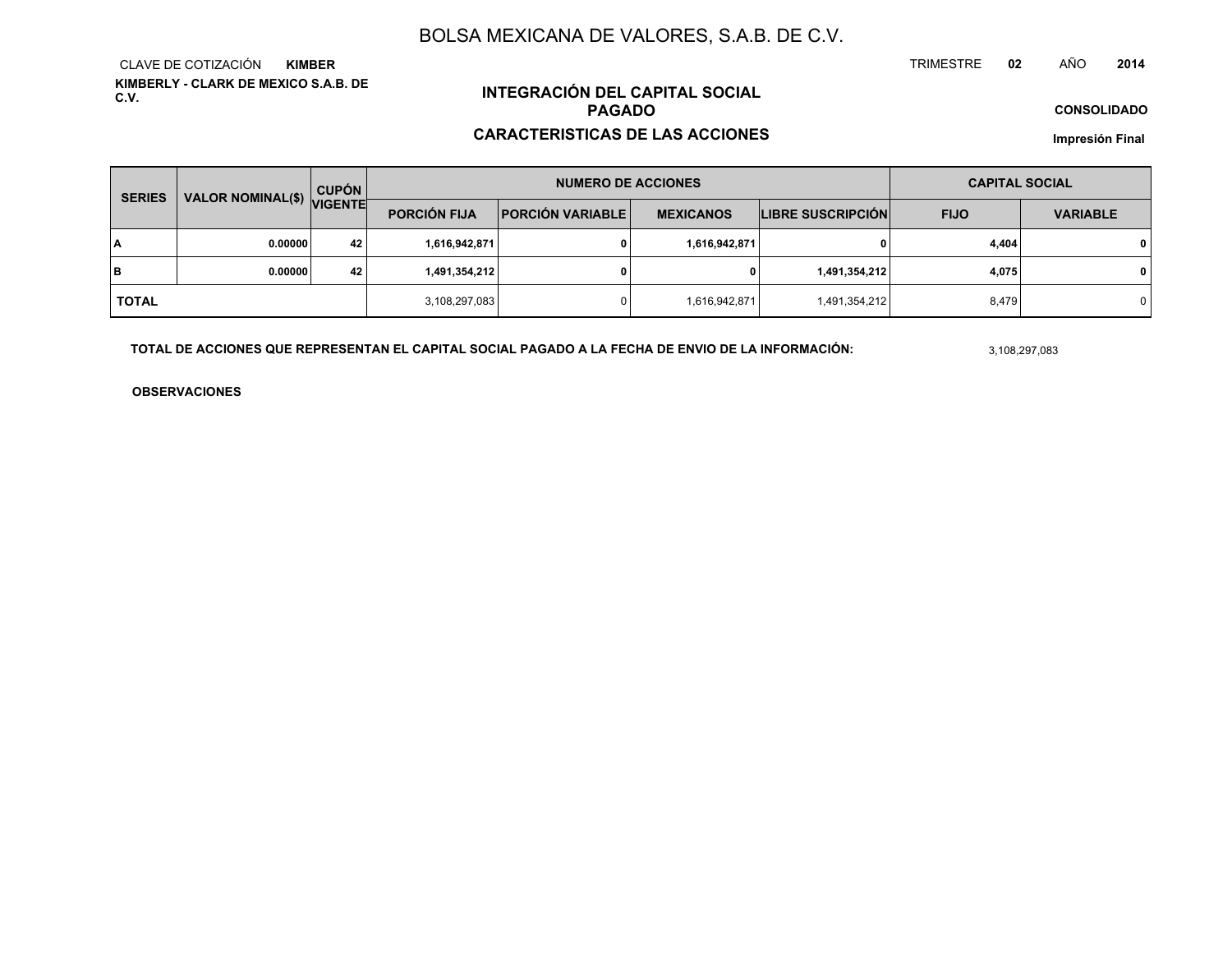**KIMBERLY - CLARK DE MEXICO S.A.B. DE C.V.** PAGINA **/ 3**

**INSTRUMENTOS FINANCIEROS DERIVADOS**

TRIMESTRE: **02** AÑO: **2014**

 $1/3$ 

**CONSOLIDADO**

**Impresión Final**

INFORMACIÓN CUALITATIVA =======================

KIMBER MANTIENE LA POLÍTICA DE QUE EL USO DE DERIVADOS OBEDEZCA EXCLUSIVAMENTE A FINES DE COBERTURA. LA ENTIDAD CUENTA CON PROCEDIMIENTOS INTERNOS Y CONTROLES QUE VERIFICAN QUE DICHOS INSTRUMENTOS FINANCIEROS CUMPLAN CON ESE FIN.

EL PROCEDIMIENTO QUE SIGUE LA ENTIDAD PARA LA CONTRATACIÓN DE UN INSTRUMENTO FINANCIERO DERIVADO ES EL SIGUIENTE:

EL TESORERO REALIZA UN ANÁLISIS DE LOS RIESGOS (VALOR EN RIESGO), LIQUIDEZ Y ALTERNATIVAS DE COBERTURA QUE EXISTEN EN EL MERCADO Y QUE HAN SIDO EXPUESTOS POR LAS DISTINTAS INSTITUCIONES FINANCIERAS CON LAS QUE LA ENTIDAD TRABAJA. EL TESORERO LE PRESENTA DICHO ESTUDIO Y SU RECOMENDACIÓN AL DIRECTOR DE FINANZAS EL CUAL ANALIZA Y POSTERIORMENTE SOMETE A CONSIDERACIÓN DEL DIRECTOR GENERAL UNA RECOMENDACIÓN. FINALMENTE, TAL RECOMENDACIÓN ES PRESENTADA AL PRESIDENTE DEL CONSEJO QUIEN DA LA APROBACIÓN O NEGATIVA SOBRE LA CONTRATACIÓN DEL INSTRUMENTO FINANCIERO DERIVADO EN CUESTIÓN.

CUANDO UN DERIVADO HA SIDO CONTRATADO, EL ESQUEMA DE COBERTURA A QUE SE REFIERE, SE PRESENTA AL COMITÉ DE AUDITORÍA INTEGRADO POR CONSEJEROS INDEPENDIENTES Y FINALMENTE SE EXPONE AL CONSEJO DE ADMINISTRACIÓN EN LA SESIÓN INMEDIATA SIGUIENTE, CON EL FIN DE MANTENER DEBIDAMENTE INFORMADOS A LOS CONSEJEROS.

RIESGOS SUJETOS DE COBERTURA ============================

DURANTE EL SEGUNDO TRIMESTRE DE 2014 LA ENTIDAD REALIZÓ UNA COLOCACIÓN DE DEUDA POR 250 MILLONES DE DÓLARES ESTADOUNIDENSES A UNA TASA FIJA DE 3.8% ANUAL.

DEL 100% DE LA DEUDA DE KIMBER ALREDEDOR DEL 80% ESTÁ DENOMINADA EN PESOS BAJO LA MODALIDAD DE CERTIFICADOS BURSÁTILES DE LARGO PLAZO CON TASAS FIJAS Y VARIABLES. LA ADMINISTRACIÓN SE HA PREOCUPADO POR REDUCIR LA EXPOSICIÓN EN VARIACIONES DE TASAS DE INTERÉS SOBRE DICHOS CERTIFICADOS BURSÁTILES BUSCANDO UN EQUILIBRIO ENTRE TASAS. CUANDO EN EL MERCADO MEXICANO SE HAN GENERADO OPORTUNIDADES PARA MANTENER DICHO BALANCE, LA ENTIDAD HA RECURRIDO A INSTRUMENTOS FINANCIEROS DERIVADOS PARA LOGRAR DICHO FIN.

LA ENTIDAD NO TIENE RESTRICCIONES SOBRE LOS MERCADOS DE NEGOCIACIÓN DONDE SE LLEVEN A CABO DICHOS INSTRUMENTOS FINANCIEROS DERIVADOS, ESTOS ESTARÁN EN FUNCIÓN DE LAS CARACTERÍSTICAS DEL DERIVADO.

KIMBER NO MANTIENE UNA POLÍTICA SOBRE LLAMADAS DE MARGEN NI COLATERALES, ESTAS SE DECIDEN DEPENDIENDO DEL INSTRUMENTO FINANCIERO DERIVADO QUE SE TRATE EN CUESTIÓN.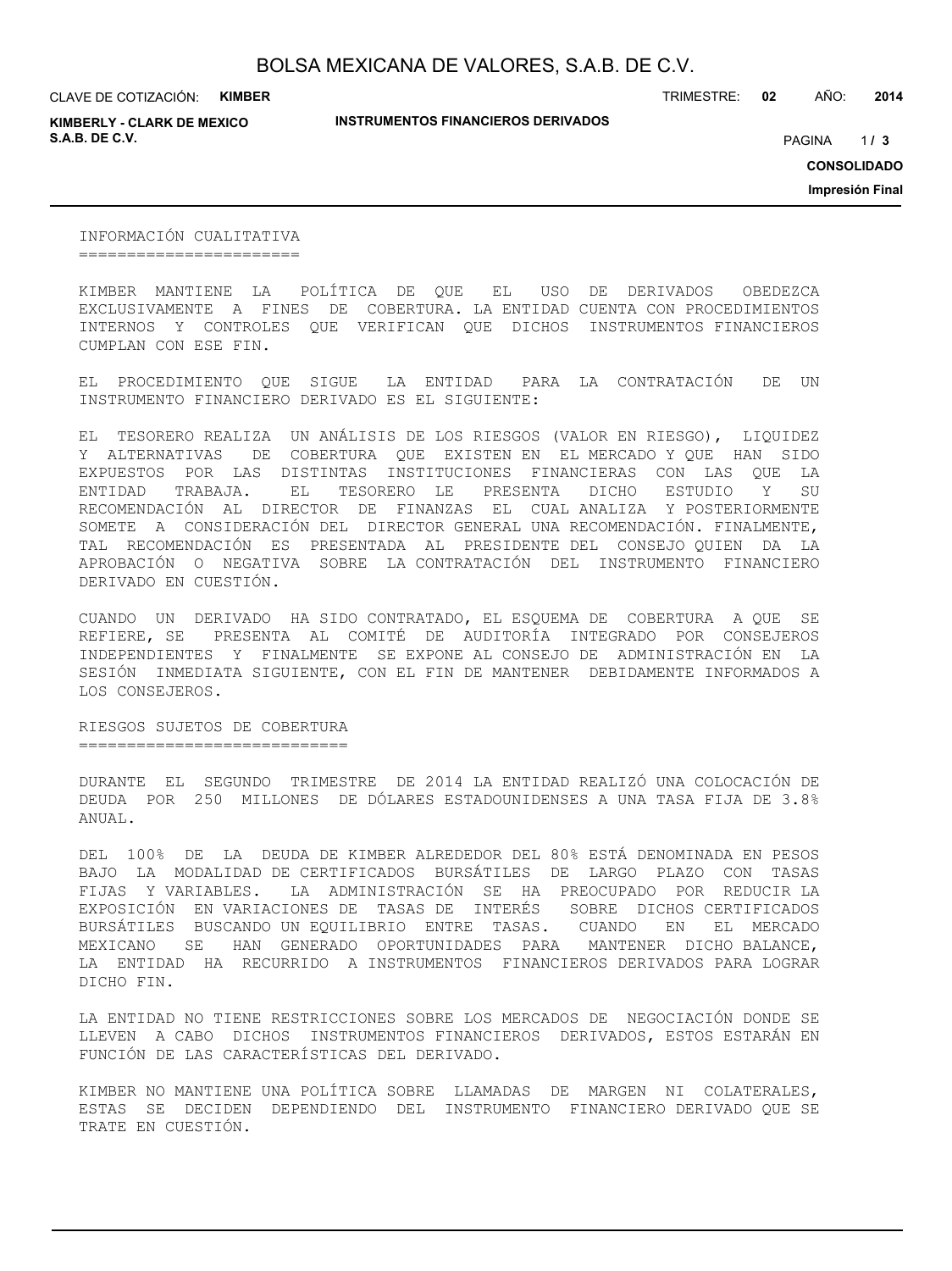TRIMESTRE: **02** AÑO: **2014**

**KIMBERLY - CLARK DE MEXICO S.A.B. DE C.V.** PAGINA **/ 3**

**INSTRUMENTOS FINANCIEROS DERIVADOS**

 $213$ 

**CONSOLIDADO**

**Impresión Final**

LOS PROCEDIMIENTOS INTERNOS SON AUDITADOS POR EL AUDITOR INTERNO Y LAS CIFRAS REFLEJADAS EN LOS ESTADOS FINANCIEROS PRODUCTO DE LAS OPERACIONES CON INSTRUMENTOS FINANCIEROS DERIVADOS SON AUDITADAS POR EL DESPACHO DE AUDITORÍA EXTERNO CON EL QUE CUENTA LA ENTIDAD.

CROSS CURRENCY SWAPS ====================

CON LA FINALIDAD DE CUBRIR LA EXPOSICIÓN AL RIESGO DE TIPO DE CAMBIO Y DE TASA DE INTERÉS DE LA DEUDA CONTRATADA EN DÓLARES ESTADOUNIDENSES LA ENTIDAD CONTRATÓ INSTRUMENTOS FINANCIEROS DERIVADOS CROSS CURRENCY SWAPS LOS CUALES CONVIERTEN EL MONTO DE LA DEUDA POR 250 MILLONES DE DÓLARES ESTADOUNIDENSES A UN MONTO DE DEUDA DE \$3,306.3 MILLONES DE PESOS, AL MISMO TIEMPO CONVIERTE LA TASA DE INTERÉS FIJA EN DÓLARES DE 3.8% A 6.85% EN PESOS.

DEBIDO A QUE TANTO EL IMPORTE DEL VENCIMIENTO DE CAPITAL COMO LOS PAGOS DE INTERÉS SON IGUALES A LAS DEL CRÉDITO CONTRATADO, SE DESIGNÓ A ESTOS CONTRATOS COMO INSTRUMENTOS DE COBERTURA DE FLUJOS DE EFECTIVO.

SWAP DE TASAS DE INTERÉS POR CRÉDITOS EN MONEDA NACIONAL ========================================================

AL 30 DE JUNIO DE 2014, KIMBER TIENE FINANCIAMIENTOS EN CERTIFICADOS BURSÁTILES POR \$13,250 MILLONES DE PESOS. DE DICHO TOTAL, \$7,800 ESTÁN CONTRATADOS A TASA VARIABLE.

CON LA FINALIDAD DE REDUCIR EL RIESGO EN LAS VARIACIONES EN TASAS DE INTERÉS EL 9 DE JULIO DE 2007 SE REALIZÓ CON EL BANCO NACIONAL DE MÉXICO, S.A. UN CONTRATO DE INTERCAMBIO DE TASAS DE INTERÉS POR UN MONTO DE \$1,500 MILLONES DE PESOS PARA CONVERTIR EL PERFIL DE PAGO DE INTERÉS VARIABLE A TASA FIJA DE 8.01% ANUAL Y CON VENCIMIENTOS MENSUALES. LA FECHA DE VENCIMIENTO DE ESTE CONTRATO ES EL 26 DE JUNIO DE 2017. ESTOS 1,500 MILLONES FORMAN PARTE DE UNA EMISIÓN DE CERTIFICADOS BURSÁTILES POR 2,500 MILLONES EMITIDOS EN 2007, LOS CUALES PAGAN INTERESES A TIIE – 10 PUNTOS BASE.

DEBIDO A QUE TANTO EL IMPORTE COMO LOS VENCIMIENTOS DEL CAPITAL Y LOS PAGOS DE INTERÉS SON IGUALES A LA PORCIÓN DEL CRÉDITO, SE DESIGNÓ A ESTE CONTRATO COMO INSTRUMENTO DE COBERTURA DE FLUJOS DE EFECTIVO.

KIMBER HA MANTENIDO LA POLÍTICA DE USAR A LA MISMA INSTITUCIÓN FINANCIERA CON LA QUE SE CONTRATA EL INSTRUMENTO FINANCIERO DERIVADO COMO AGENTE DE CÁLCULO O VALUADOR, EN ESE SENTIDO LA ENTIDAD RECIBE INFORMACIÓN MENSUAL SOBRE EL VALOR RAZONABLE DE DICHO INSTRUMENTO.

INFORMACIÓN DE RIESGOS EN EL USO DE DERIVADOS E INFORMACIÓN CUANTITATIVA ========================================================================

LA ENTIDAD CUENTA CON RECURSOS PROPIOS Y LÍNEAS DE CRÉDITO NO COMPROMETIDAS CON DIVERSAS INSTITUCIONES FINANCIERAS LAS CUALES PUDIERA ACCESAR PARA ATENDER CUALQUIER NECESIDAD DE FONDOS POR EL USO DE DERIVADOS. AL 30 DE JUNIO DE 2014, LA POSICIÓN DE EFECTIVO ES DE \$7,910 MILLONES DE PESOS.

A LA FECHA DE ESTE REPORTE NO SE HA IDENTIFICADO NINGÚN RIESGO O CONTINGENCIA FUTURA EN LA POSICIÓN DE LOS INSTRUMENTOS FINANCIEROS DERIVADOS, DE LA MISMA MANERA NO EXISTE NINGUNA EVENTUALIDAD O CAMBIO EN EL VALOR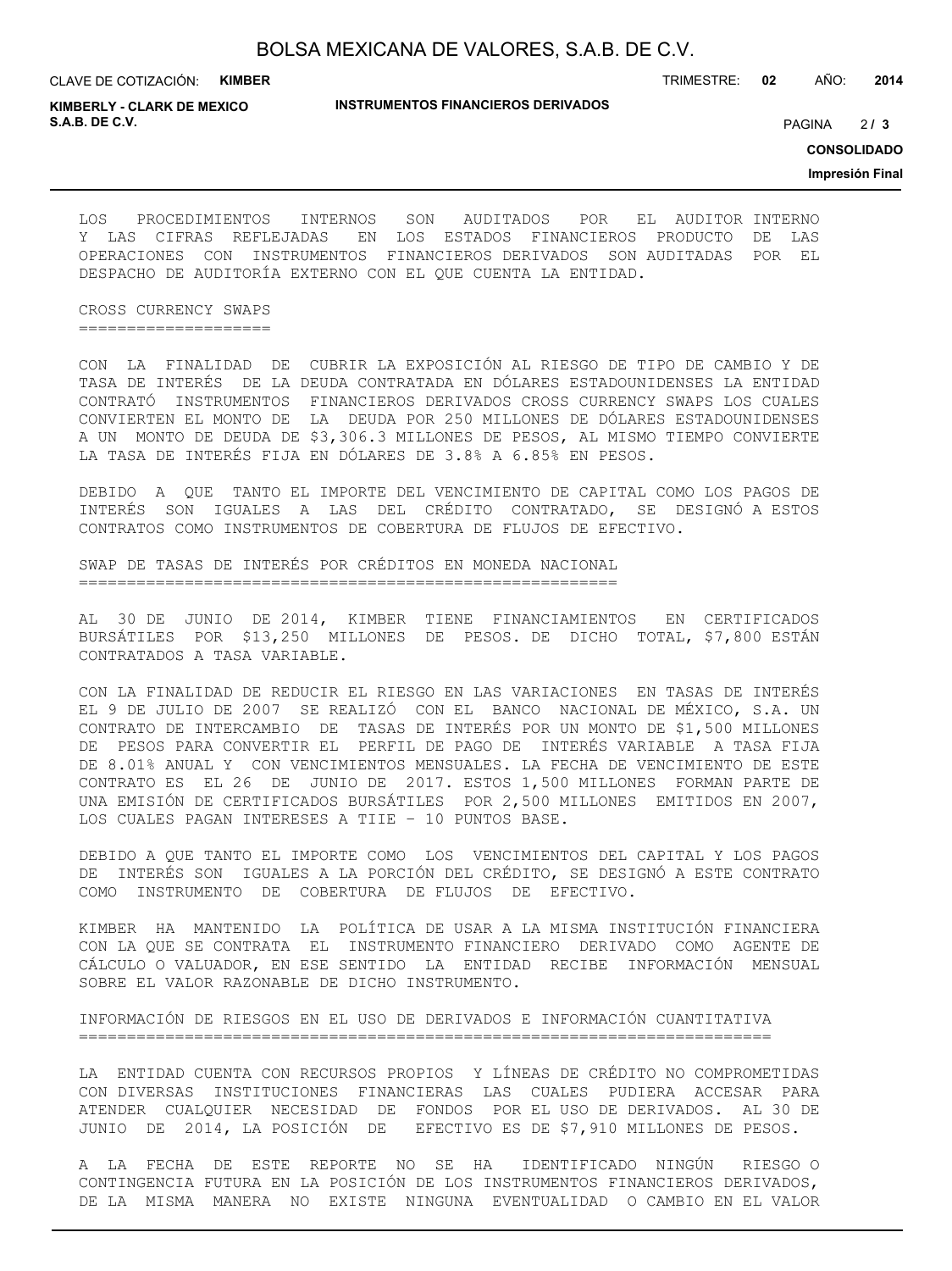TRIMESTRE: **02** AÑO: **2014**

**KIMBERLY - CLARK DE MEXICO S.A.B. DE C.V.** PAGINA **/ 3**

#### **INSTRUMENTOS FINANCIEROS DERIVADOS**

 $3/3$ 

**CONSOLIDADO**

**Impresión Final**

DE LOS SUBYACENTES QUE IMPLIQUE QUE EL USO DE LOS DERIVADOS ACTUALMENTE CONTRATADOS DIFIERA DE LOS ORIGINALMENTE CONTRATADOS NI QUE IMPLIQUE LA PÉRDIDA PARCIAL O TOTAL DE LAS COBERTURAS, POR LO TANTO, SE ESTIMA NO ASUMIR NUEVAS OBLIGACIONES CON RELACIÓN A ESTOS DERIVADOS.

EL VALOR RAZONABLE DE ESTOS CONTRATOS ES UN PASIVO A LARGO PLAZO POR \$387.0 MILLONES DE PESOS Y LA CONTRAPARTIDA NETA DE IMPUESTOS SE PRESENTA COMO PARTE DE OTROS RESULTADOS INTEGRALES EN EL CAPITAL CONTABLE. DURANTE 2014 SE RECONOCIÓ UN EFECTO DESFAVORABLE EN LOS RESULTADOS DEL PERIODO POR \$56.5 MILLONES DE PESOS.

DURANTE EL TRIMESTRE, NO SE VENCIÓ NINGÚN INSTRUMENTO FINANCIERO DERIVADO. DE LA MISMA MANERA, NINGUNA LLAMADA DE MARGEN FUE RECIBIDA DURANTE DICHO PERIODO.

AL 30 DE JUNIO DE 2014, NO SE HA PRESENTADO NINGÚN INCUMPLIMIENTO CON RELACIÓN A ESTOS INSTRUMENTOS FINANCIEROS DERIVADOS.

AUN CUANDO DICHOS INSTRUMENTOS FINANCIEROS DERIVADOS NO ESTÁ NI REMOTAMENTE CERCANO A LOS LÍMITES IMPUESTOS POR LA CNBV PARA PRESENTAR LA TABLA 1, ÉSTA SE ADJUNTA EN ARAS DE ACLARAR AÚN MÁS LA INFORMACIÓN A NUESTROS INVERSIONISTAS.

(CIFRAS EN MILLONES DE PESOS)

| TIPO<br>DE<br>VALOR<br>$\Omega$<br>CONTRATO TALES | FINES<br>DE<br>U OTROS<br>FINES | MONTO<br>NOCIONAL     | VALOR DEL ACTIVO VALOR<br>SUBYACENTE/ RAZONABLE DE<br>DERIVADO, COBERT. /VALOR VARIABLE DE<br>NOMINAL REFERENCIA<br>TRIM.<br>TRIM.<br>ACTUAL ANT. ACTUAL ANT. |  | TRIM. TRIM. AÑO    |  | MONTOS<br>VENC.<br>POR | COLATERAL<br>/LINEAS DE<br>CREDITO/<br>VALORES<br>DADOS EN<br>GARANTÍA |
|---------------------------------------------------|---------------------------------|-----------------------|---------------------------------------------------------------------------------------------------------------------------------------------------------------|--|--------------------|--|------------------------|------------------------------------------------------------------------|
|                                                   | COMO<br>NEGOCIAC.               |                       |                                                                                                                                                               |  |                    |  |                        |                                                                        |
| CROSS<br><b>CURRENCY</b><br>SWAP                  | COBER-<br>TURA<br>USD           | \$250<br>MILL.<br>USD |                                                                                                                                                               |  | \$217.7 \$62.5 N/A |  |                        | N/A                                                                    |
| SWAP<br>DE<br>TASA<br>DE<br>INTERÉS               | COBER-<br>TURA                  |                       | \$1,500 TIEE TIIE \$169.3 \$156.4 N/A<br>$-0.10$ % $-0.10$ %                                                                                                  |  |                    |  |                        | N/A                                                                    |
|                                                   |                                 |                       | ANÁLISIS DE SENSIBILIDAD Y CAMBIOS EN EL VALOR RAZONABLE                                                                                                      |  |                    |  |                        |                                                                        |

========================================================

DEBIDO A QUE EL DERIVADO CON LOS QUE CUENTA LA ENTIDAD AL CIERRE DEL EJERCICIO ES UN DERIVADO DE COBERTURA, NO SE REQUIERE DE UN ANÁLISIS DE SENSIBILIDAD. INDEPENDIENTEMENTE DEL VALOR DEL SUBYACENTE, DEBIDO A QUE TANTO EL IMPORTE COMO LOS VENCIMIENTOS DE CAPITAL Y LOS PAGOS DE INTERÉS SON IGUALES A LA PORCIÓN DEL CRÉDITO, DICHO DERIVADO ES EFECTIVO Y LO SERÁN HASTA SU VENCIMIENTO.